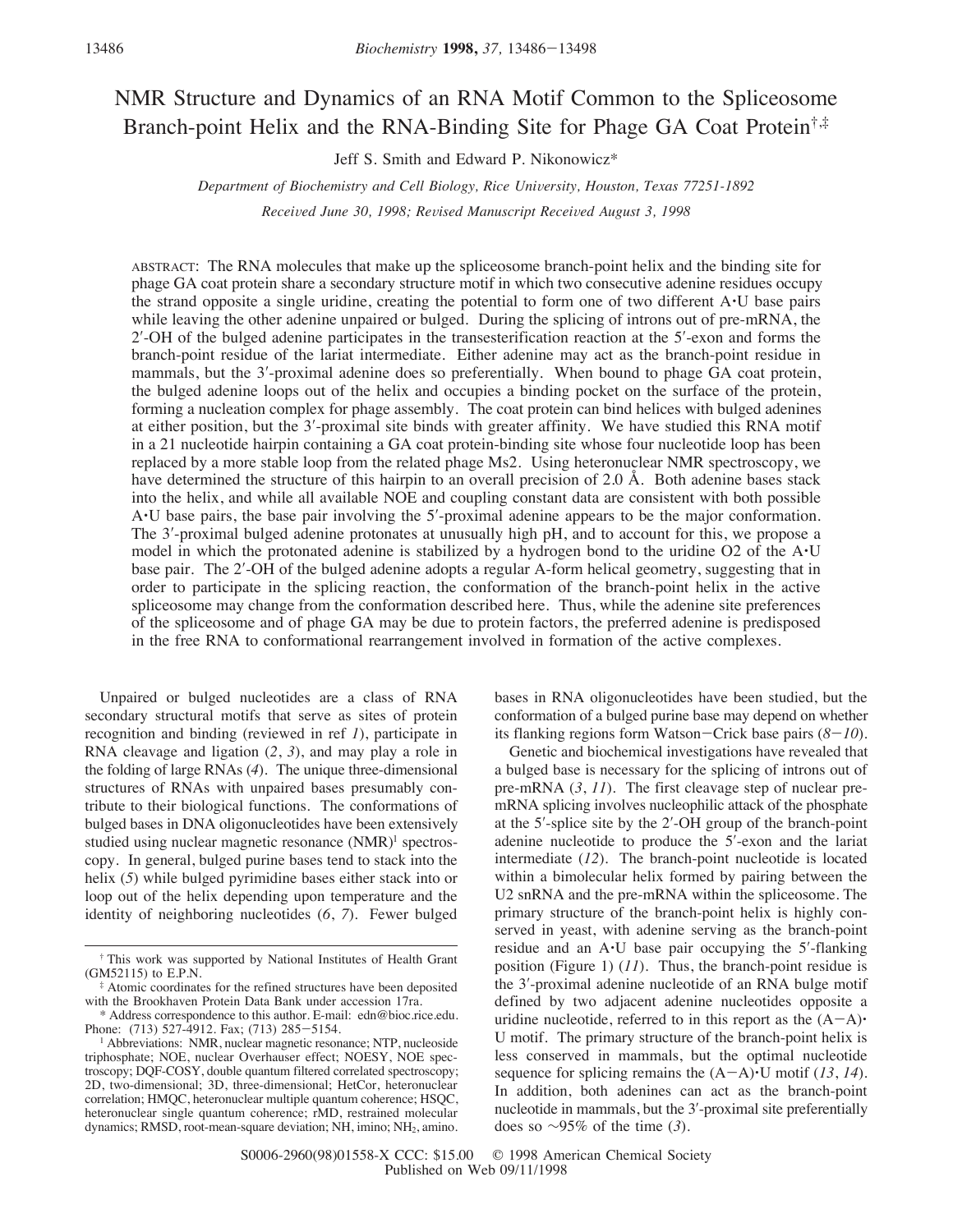NMR Structure and Dynamics of a Bulged RNA Motif *Biochemistry, Vol. 37, No. 39, 1998* 13487



FIGURE 1: Sequence and secondary structures of the conserved branch-point helix from yeast, the RNA operator from phage GA, and the RNA molecule used in this study, RNA I. Residues in the GA operator are numbered relative to the replicase start codon. Each secondary structure contains the  $(A-A)\cdot U$  secondary structure motif.

The bulged base motif is also important for protein recognition in bacteriophage. Ms2 and GA are singlestranded positive sense RNA phage that infect *Escherichia coli* by adsorbing to conjugative F pili. Their coat proteins bind a 21 nucleotide region of their genome containing the ribosome-binding site and start codon of the replicase gene, preventing translation of the replicase and promoting the encapsidation of the RNA into phage particles (*15*, *16*). The coat protein binding site consists of a base-paired stem with a single unpaired adenosine and a four nucleotide loop (Figure 1). Mutagenesis studies have shown that, provided the overall secondary structure is maintained, there are only a few nucleotides whose identity is necessary for binding to Ms2 coat protein: an adenine at position  $-4$ , a pyrimidine at position  $-5$ , and purines at positions  $-7$  and  $-10$  (16). GA coat protein is less restrictive: it does not require a pyrimidine at  $-5$  and is able to bind hairpins with purines at either position  $-10$  or position  $-11$  (17). The wild-type GA operator contains the  $(A-A)\cdot U$  motif so that adenines occupy both the  $-10$  and  $-11$  positions, but biochemical investigations have demonstrated that the GA coat protein binds hairpins with single bulged adenines with 3-fold greater affinity if the bulged base occupies the 3′-proximal rather than the 5′-proximal position (*17*).

The  $(A-A)$ <sup> $\cdot$ </sup>U motif can thus contribute to a variety of biological functions in both eukaryotic and prokaryotic systems, but its three-dimensional molecular structure is not known. While it is possible that other protein or RNA factors permit the motif to function in a variety of roles, it is also possible that the motif has unique structural or dynamic characteristics that are important for the various functions in which it participates. The motif may adopt a static conformation in which either the 5′- or 3′-proximal adenine is preferentially bulged. Alternatively, there may be no preference for either adenine to bulge, inducing the uridine to rapidly switch between the two adenine positions and result in a dynamic and perhaps disordered region of the helix.

We have used heteronuclear NMR spectroscopy to study the solution structure and dynamics of the  $(A-A)\cdot U$  motif in a 21 nucleotide RNA hairpin containing a phage GA coat protein-binding site whose four nucleotide loop has been replaced by the more stable AUUA loop from the related phage Ms2 (Figure 1). Our results indicate that the 3′-

proximal adenine preferentially bulges but remains stacked into the helix and is predisposed to conformational rearrangement. The structural and dynamic features of the  $(A-$ A)'U motif appear to play a significant role in pre-mRNA splicing and GA coat protein binding.

## **MATERIALS AND METHODS**

All enzymes were purchased from Sigma Chemical (St. Louis, MO), except for T7 RNA polymerase, which was prepared as described (*18*). Deoxyribonuclease I type II, pyruvate kinase, adenylate kinase, and nucleotide monophosphate kinase were obtained as powders, dissolved in solutions of 15% glycerol, 1 mM dithiothreitol, and 10 mM Tris-HCl, pH 7.4, and then stored at  $-20$  °C. Guanylate kinase and nuclease P1 were obtained as solutions and stored at  $-20$  °C. Unlabeled 5′-nucleoside triphosphates (5′-NTPs) were purchased from Sigma, phosphoenolpyruvate (potassium salt) was purchased from Bachem, and  $99\%$  [<sup>15</sup>N]ammonium sulfate and 99%  $[$ <sup>13</sup>C]glucose were purchased from Cambridge Isotope Labs.

*Preparation of RNA Samples.* The hybrid phage Ms2/ GA RNA sequence, RNA I, shown in Figure 1 was synthesized in vitro using T7 RNA polymerase and a synthetic DNA template (*19*, *20*). The nucleotide sequence of the stem was modified from the wild-type GA sequence to promote efficient transcription and to simplify the resonance assignments. Unlabeled RNA molecules were prepared from 20 mL transcription reactions using 4 mM 5′-NTPs. Isotopically labeled RNA molecules were prepared from 14 mL transcription reactions using 3 mM uniform 15Nand 13C/15N-enriched 5′-NTPs as described (*21*, *22*). The RNA molecules were purified by passage through 20% (w/ v) preparative polyacrylamide gels, electroluted (Schleicher and Schuell), and precipitated with ethanol. The purified oligonucleotides were dissolved in 1.0 M NaCl, 20 mM potassium phosphate, pH 6.8, and 2.0 mM EDTA and dialyzed extensively against 10 mM NaCl, 10 mM potassium phosphate, pH 6.8, and 0.05 mM EDTA, using a Centricon-3 concentrator (Amicon Inc.). The samples were diluted with buffer to a volume of 210  $\mu$ L and lyophilized to a powder. For experiments involving the nonexchangeable protons, the samples were exchanged twice with  $99.9\%$  <sup>2</sup>H<sub>2</sub>O and then resuspended in 210  $\mu$ L of 99.96% <sup>2</sup>H<sub>2</sub>O. For experiments involving the exchangeable protons, the samples were resuspended in 210  $\mu$ L of 90% H<sub>2</sub>O/10% <sup>2</sup>H<sub>2</sub>O. The samples contained ∼110-130 *A*<sub>260</sub> OD units in 210 µL (∼2.3-2.7 mM).

*Preparation of Ms2 Coat Protein*. The Ms2 coat protein variant was expressed in *E. coli* BL21(DE3)pLysS cells containing the plasmid for the V75E;A81G Ms2 coat protein variant (*23*). The protein was purified as reported (*23*) and stored at 4 °C. Protein-RNA complex was prepared on ice by diluting RNA hairpin (∼1.2 mM) with coat protein (0.22 mM) in a buffer of 10 mM NaCl, 100 mM  $Na<sub>2</sub>SO<sub>4</sub>$ , and 10 mM potassium phosphate, pH 6.8, in 90%  $H_2O/10\%$  <sup>2</sup>H<sub>2</sub>O. The final concentration of complex was ∼0.18 mM. The noncompetitive and competitive RNA hairpins, 5′-(GGG-AUACUGCUUCGGUAAGUCCC)-3′ and 5′-(GGGAUCAC-CAUUAGGGAUCUC)-3′, respectively, were added to the complex in molar ratios of 1:1 and 1:0.5, complex:hairpin.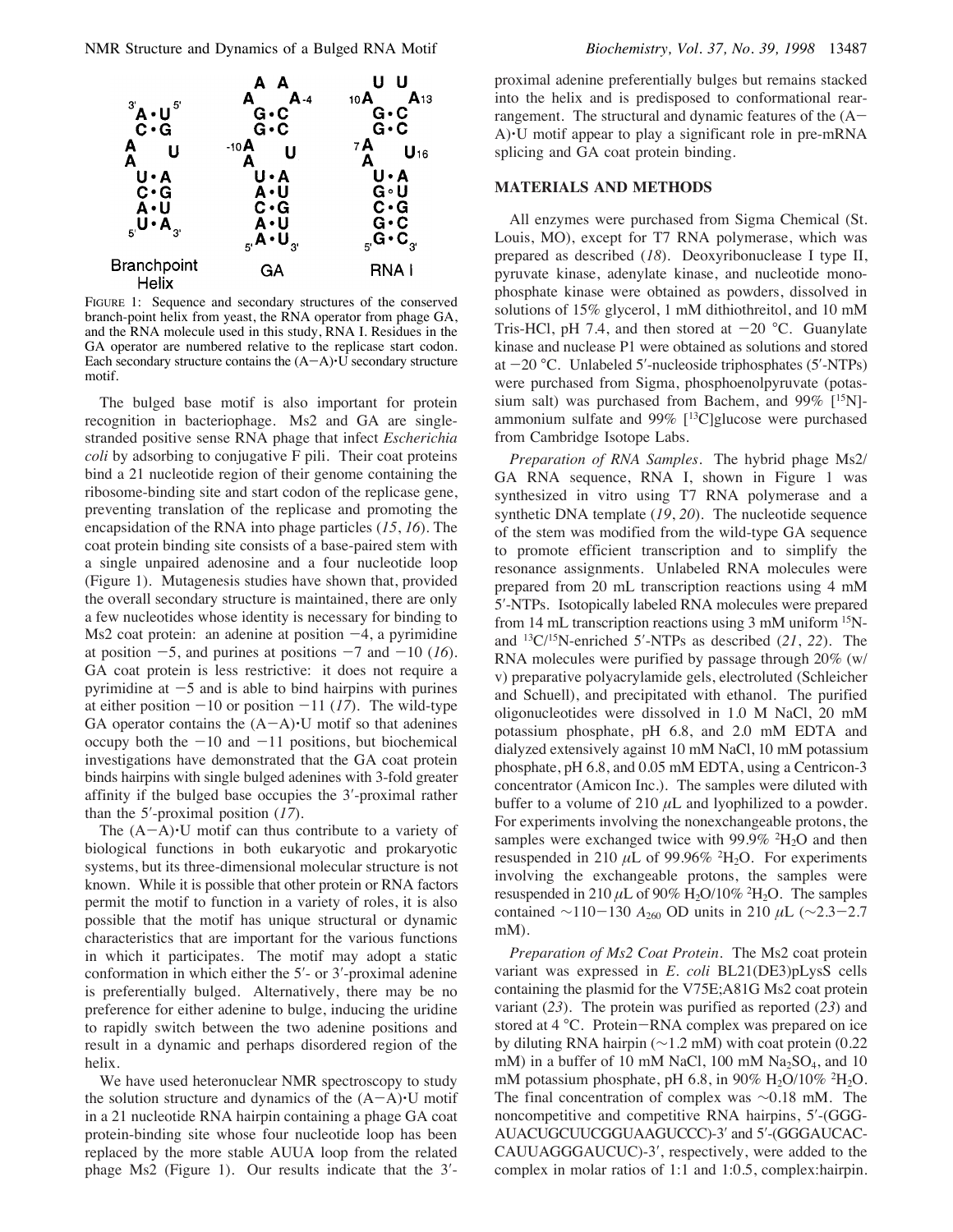*NMR Spectroscopy.* All NMR spectra were acquired on a Bruker AMX-500 spectrometer equipped with a  ${}^{1}H-{}^{13}C$ ,  $^{15}$ N] triple resonance probe, except for the  $^{31}P$ -decoupled  $^{13}C$ -<sup>1</sup>H constant time (ct) HSQC experiment, which was collected on a Varian Unity Plus 600 MHz spectrometer equipped with a  ${}^{1}$ H- $[{}^{13}C, {}^{31}P]$  triple resonance probe. Broad-band decoupling of the carbon and nitrogen resonances was achieved using GARP with  $\gamma$ B<sub>2</sub> = 3125 Hz for carbon and  $\gamma$ B<sub>2</sub> = 1570 Hz for nitrogen.  ${}^{1}H_{2}O$  spectra were collected at  $10^{\circ}$ C with solvent suppression using either spin lock pulses or binomial 11 or 1331 read pulses with maximum excitation at 12.5 ppm.  ${}^{2}H_{2}O$  spectra were collected at 22 °C with presaturation or spin lock pulses to suppress the residual HDO peak. Quadrature detection was achieved using the States-TPPI method, and acquisition was delayed by a halfdwell in all indirectly detected dimensions, unless otherwise noted. Typically, the data points were extended by 33% using linear prediction for the indirectly detected dimensions and the data were apodized using 1 Hz line broadening and 65° shifted sinebell functions. 1H spectra were referenced to the internal HDO resonance at 4.80 ppm at 20 °C. The  $^{13}C$ ,  $^{15}N$ , and  $^{31}P$  spectra were referenced to external standards of TSP, NH4OH, and TMP, respectively, which resonate at 0.00 ppm. All spectra were processed and analyzed with Felix 95.0 (Molecular Simulations, Inc.). Further details of the acquisition and processing parameters are provided as Supporting Information.

 $2D$  <sup>13</sup>C<sup>-1</sup>H HMQC and HSQC spectra were collected to identify 13C-1H chemical shift correlations. 3D HCCH-COSY and HCCH-TOCSY (24 ms DIPSI-3 spin lock) experiments optimized for polarization transfer through the ribose carbons and a 2D 13C-1 H HCCH-TOCSY (52 ms DIPSI-3 spin lock) optimized for polarization transfer through the adenine bases were collected in  ${}^{2}H_{2}O$  to identify ribose spin systems and H8-H2 correlations, respectively (*24*, *25*). To identify intraresidue base-sugar correlations, a 2D  $^{15}N$ -<sup>1</sup>H HSQC experiment was acquired in  $^{2}H_{2}O$  and optimized for two- and three-bond correlations as reported  $(26)$ , except that the <sup>15</sup>N-<sup>1</sup>H antiphase magnetization was refocused after the  $t_1$  evolution period to achieve cross-peaks that were *in-phase* in  $\omega_1$  and  $\omega_2$  and to permit application of broad-band  $^{15}N$  decoupling during the  $t_2$  acquisition period.

Distance constraints for the nonexchangeable resonances were derived from 2D <sup>1</sup>H<sup>-1</sup>H NOESY spectra (65, 100, 160, and 400 ms mixing times), a 13C-edited 3D NOESY-HMQC spectrum (420 ms mixing time), and <sup>13</sup>C-edited 3D NOESYctHSQC spectra (75, 160, 210, and 420 ms mixing time) optimized for the ribose resonances in  $\omega_2$  and  $\omega_3$ . For the exchangeable resonances,  $2D<sup>15</sup>N-<sup>1</sup>H$  HSQC spectra were collected to identify <sup>15</sup>N-<sup>1</sup>H chemical shift correlations. 2D <sup>1</sup>H-<sup>1</sup>H NOESY and <sup>13</sup>C-edited 2D NOESY-HMQC spectra optimized for imino (NH) proton resonances in  $\omega_2$  were acquired at 380 ms mixing time in  ${}^{1}H_{2}O$  to obtain distance restraints involving the exchangeable protons.

Backbone dihedral angle constraints were derived from spectra collected to measure  ${}^{1}H-{}^{1}H$ ,  ${}^{31}P-{}^{1}H$ , and  ${}^{13}C-{}^{31}P$ coupling constants. A 31P-decoupled DQF-COSY experiment and a 2D HetCor experiment were acquired in <sup>2</sup>H<sub>2</sub>O with an unlabeled RNA sample. Three-bond  ${}^{31}P_{-}{}^{13}C$  coupling constants were measured using a pair of 2D <sup>13</sup>C-<sup>1</sup>H ctHSQC experiments with and without  $31P$  decoupling in  $t_1$ (*27*).

<sup>13</sup>C  $T_{1\rho}$  relaxation times were measured using 2D <sup>13</sup>C<sup>-1</sup>H ctHSQC based experiments (*28*) separately optimized for C6/8 and C1′ regions by centering the 13C carrier at 135.2 and 91.7 ppm, respectively. A 2.3 kHz 13C spin lock field was used with delays of 4, 8, 12, 20, 24, 32, 40, 64, and 80 ms and 4, 8, 16, 24, 32, 36, 44, 52, 80, and 104 ms for the C1′ and C6/8 measurements, respectively. The 12 ms experiment was collected twice to provide an estimate of the error of the measured intensities. The <sup>13</sup>C<sup>-1</sup>H cross-peak volumes were fit to a single-exponential decay.

*Interproton Distance Constraints.* Semiquantitative distance constraints between nonexchangeable protons were estimated from cross-peak intensities in 2D NOESY spectra and in 3D<sup>13</sup>C-edited NOESY spectra. Using the covalently fixed pyrimidine H5-H6 distance ( $\sim$ 2.4 Å) and the conformationally restricted sugar  $H1'$ - $H2'$  distance (2.8-3.0) Å) as references, peak intensities were classified as strong, medium, weak, or very weak and their corresponding proton pairs given upper bound distance constraints of 3.0, 4.0, 5.0, or 6.0 Å, respectively. Cross-peaks observed only at mixing times greater than 210 ms were classified as extremely weak and given 7.0 Å upper bound distance constraints to account for the possibility of spin diffusion. To improve convergence of the calculations, all distance constraints were given lower bounds of 0.0 Å. Distance constraints involving exchangeable protons were estimated from  $2D<sup>-1</sup>H<sup>-1</sup>H$  and  $<sup>13</sup>C<sup>-1</sup>H$ </sup> NOESY spectra and were classified as either weak, very weak, or extremely weak, except for the intra-base-pair distances  $A \cdot U H2-NH$ ,  $G \cdot C NH-NH_2$ , and  $G \cdot U NH-NH$ , which were classified as strong constraints. Intraresidue sugar-to-sugar constraints were not included in the calculations.

An initial set of structures was calculated using a shortened version of the simulated annealing protocol (described below) with a model-built A-form helix as a starting structure. A list of all proton pairs in the calculated structures closer than 5.0 Å (representing expected NOEs) was compared to the list of constraints. The NOESY spectra were then reexamined for predicted NOEs absent from the constraint list. In some cases, this allowed the unambiguous assignment of previously unidentified NOEs, but in other cases, the predicted NOEs were unobservable due to spectral overlap or the broadening of resonances by exchange with solvent. After the final calculations, virtually all predicted NOEs not in the list could be accounted for by spectral overlap or exchange broadening. No NOEs could be observed, however, for five proton pairs involving loop residue  $A_{13}$  that were consistently found to be closer than 5.0 Å in calculated structures (see Discussion).

*Hydrogen-Bonding Constraints.* Watson-Crick base pairs were identified using two criteria: the observation of a significantly downfield shifted NH or NH<sub>2</sub> proton resonance and the observation of strong  $G^{\bullet}C$  NH-NH<sub>2</sub> or A $\cdot$ U H2-NH NOEs. The wobble G'U pair was identified by observation of a strong NOE between guanine and uridine NH resonances. Hydrogen bonds were introduced as distance restraints of  $2.9 \pm 0.3$  Å between donor and acceptor heavy atoms and  $2.0 \pm 0.2$  Å between acceptor and hydrogen atoms. Constraints identified in this way were included in the calculations for base pairs  $G_1$ ·C<sub>21</sub>,  $G_2$ ·C<sub>20</sub>, C<sub>3</sub>·G<sub>19</sub>, G<sub>4</sub>·  $U_{18}$ ,  $U_5$ <sup> $\cdot$ </sup>A<sub>17</sub>,  $G_8$ <sup> $\cdot$ </sup>C<sub>15</sub>, and  $G_9$ <sup> $\cdot$ </sup>C<sub>14</sub>.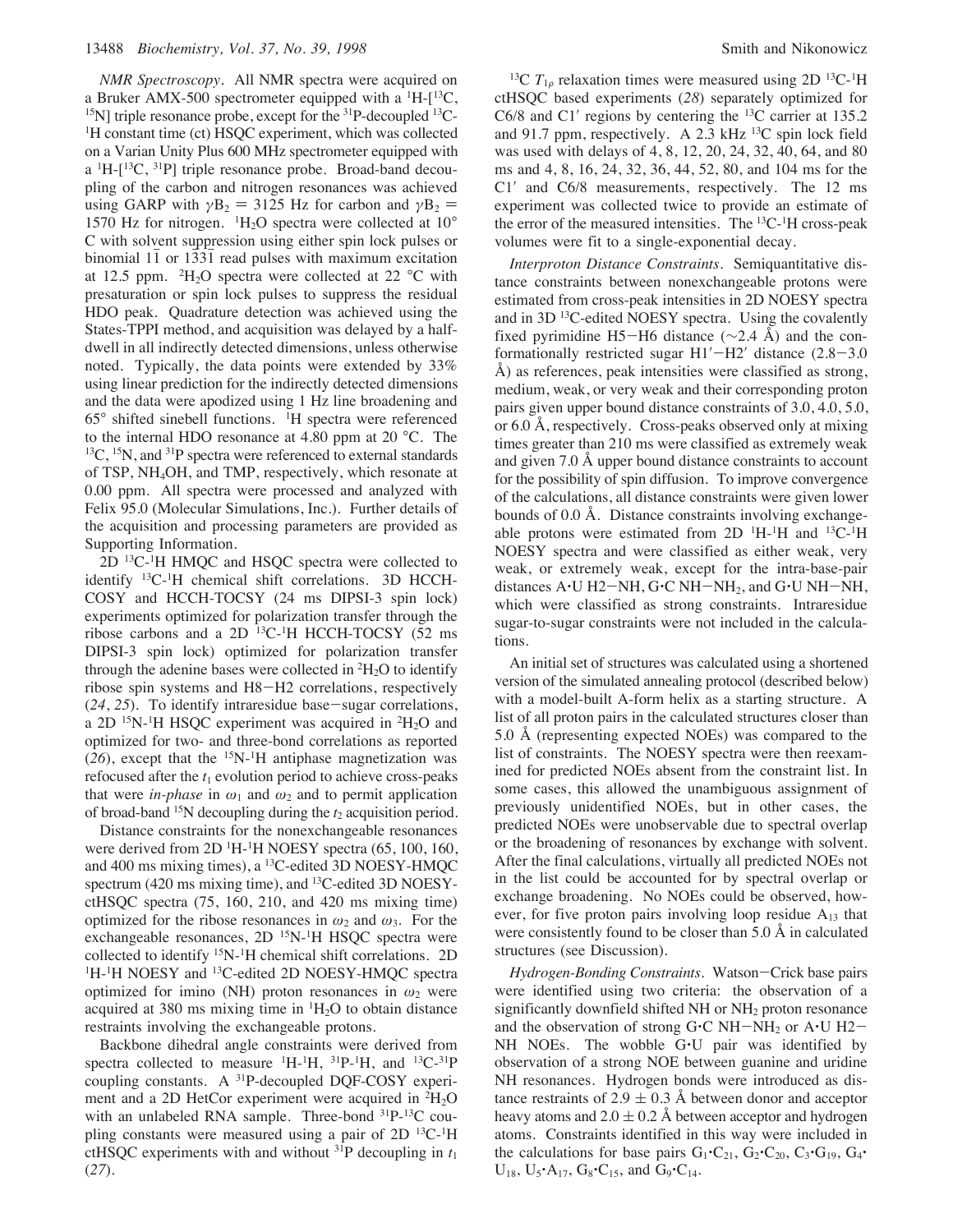*Dihedral Angle Constraints.* Constraints on the ribose ring and backbone dihedral angles were derived from semiquantitative measurements of  ${}^{3}J_{\text{H-H}}$ ,  ${}^{3}J_{\text{H-P}}$ , and  ${}^{3}J_{\text{C-P}}$  couplings (*27*, *29*). Sugar pucker conformations were determined from  ${}^{3}J_{\text{H1}^{\prime}-\text{H2}^{\prime}}$  couplings in  ${}^{31}P$ -decoupled 2D DQF-COSY spectra. Residues with couplings >7 Hz were constrained to the C2′ endo conformation through three of the torsion angles in the ribose sugar ring (*30*). Independent confirmation of sugar pucker conformation was provided by the observation of weak ( $\leq 5$  Hz)  $^{3}J_{\text{H}3'-\text{H}4'}$  couplings, C3' resonances shifted downfield to  $76-80$  ppm from the main cluster at  $70-72$ ppm, and C4′ resonances shifted downfield to 85-86 ppm from the main cluster at 82-84 ppm (*31*). Residues with weak ( $\leq 5$  Hz)  $^{3}J_{\text{H1}'-\text{H2}'}$  couplings and large ( $> 5$  Hz)  $^{3}J_{\text{H3}'-\text{H4}'}$ couplings were constrained to the C3′-endo conformation. Residues with intermediate  ${}^{3}J_{\text{H1}'-\text{H2}'}$  couplings were left unconstrained to reflect the possibility of conformational averaging.

Dihedral angle constraints for the  $\gamma$ -torsion angle were derived from  ${}^{3}J_{\text{H4}'-\text{H5}'}$  and  ${}^{3}J_{\text{H4}'-\text{H5}''}$  couplings in the DQF-COSY spectrum and intraresidue H4′-H5′ and H4′-H5″ cross-peak intensities in the 75 ms mixing time 3D NOESYctHSQC spectrum. For residues in which H4′–H5′ and H4′–H5′′ peaks in the DQF-COSY spectra were clearly absent, representing couplings of  $\leq$  5 Hz,  $\gamma$  was constrained to the gauche<sup>+</sup> conformation (60  $\pm$  20°) (30, 32). For residues with clear  ${}^{3}J_{\text{H}4' - \text{H}5'}$  or  ${}^{3}J_{\text{H}4' - \text{H}5''}$  couplings of  $>$  5 Hz and unequal H4′ $-H5'$  and H4′ $-H5''$  NOE intensities,  $\gamma$  was constrained to include both the trans and gauche<sup>-</sup> conformations ( $-120 \pm 120^{\circ}$ ), reflecting the lack of stereospecific assignments for the H5′ and H5′′ resonances. For residues with only weak or unobservable  ${}^{3}J_{\text{H4'}-\text{H5'}}$  or  ${}^{3}J_{\text{H4'}-\text{H5''}}$ couplings and unequal H4′-H5′ and H4′-H5′′ NOE intensities,  $\gamma$  was left unconstrained to reflect the possibility of conformational averaging.

Dihedral angle restraints for the  $\beta$ - and  $\epsilon$ -torsion angles were derived from  ${}^{3}J_{P-H5'}$ ,  ${}^{3}J_{P-H5''}$ , and  ${}^{3}J_{P-H3'}$  couplings measured in 2D <sup>31</sup>P-<sup>1</sup>H HetCor spectra and <sup>3</sup>J<sub>P-C2</sub><sup>*c*</sup> couplings measured in 2D ctHSQC spectra.  $\beta$  was constrained to the trans conformation (180  $\pm$  20°) for residues in which P-H5' and P-H5′′ peaks in the HetCor spectra were clearly absent, representing couplings of <5 Hz (*30*, *32*). For residues in which P-H5′ and P-H5′′ peaks could be observed,  $\beta$  was left unconstrained to reflect the lack of stereospecific assignments and the possibility of conformational averaging.  $\epsilon$  was constrained to the trans conformation (-145  $\pm$  20°) for residues with  $3J_{P-H3'} > 5$  Hz and  $3J_{P-C2'} < 5$  Hz and to the gauche<sup>-</sup> conformation (-100  $\pm$  25°) for residues with  $3J_{P-H3'} > 5$  Hz and  $3J_{P-C2'} > 5$  Hz (30, 32). Residues with  $3J_{P-H3'}$  > 5 Hz but for which  $3J_{P-C2'}$  could not be measured were loosely constrained to include both conformations  $(-120 \pm 45^{\circ}).$ 

Dihedral angle restraints for  $\alpha$  and  $\zeta$  were derived from the observation that a trans conformation of either dihedral angle is generally associated with a large downfield shift of the bridging  ${}^{31}P$  resonance (33). Because no such shift is observed for any of the  $31P$  resonances in the hybrid hairpin,  $\alpha$  and  $\zeta$  were loosely constrained to exclude the trans conformation  $(0 \pm 120^{\circ})$  for all residues except those in the bulge or loop regions, which were left unconstrained. No dihedral angle constraints were used for the glycosidic angle  $\chi$ . A total of 69 dihedral angle restraints (10 α, 12 β, 17 γ, 20  $\epsilon$ , and 10  $\zeta$ ) were used in the calculations.

*Structure Calculations.* All calculations were carried out on Silicon Graphics Indy work stations using X-PLOR 3.1 (*34*). The dihedral angles of a model structure (generated using Insight II, Molecular Simulations, Inc.) were randomized to generate 50 starting structures which were used in a simulated annealing/restrained molecular dynamics (rMD) routine (*30*). The calculation protocol was divided into three stages: global fold, refinement, and final minimization. The global fold step consisted of 1000 cycles of unconstrained energy minimization, 15 ps of rMD at 1000 K using only hydrogen bond and NOE constraints, 24 ps of rMD at 1000 K during which repulsive van der Waals forces were introduced, 14 ps of rMD while cooling to 300 K, and 1000 cycles of constrained minimization. The structures were then refined with 500 cycles of constrained minimization; 3 ps of rMD at 1000 K, during which the  $\beta$ ,  $\gamma$ ,  $\epsilon$ , and sugar ring dihedral constraints were slowly introduced followed by another 3 ps, during which the  $\alpha$  and  $\zeta$  constraints were introduced; 3.5 ps of rMD while cooling to 300 K; and 1000 cycles of constrained minimization. The final step consisted of 1000 cycles of conjugate gradient energy minimization using all constraints and repulsive van der Waals potentials. To determine the consistency of the NMR data with different possible base-pairing schemes in the bulge, three additional sets of calculations were performed: one with  $A_6$ · $U_{16}$  base pair constraints, one with  $A_7$ <sup>t</sup>U<sub>16</sub> base pair constraints, and one with  $A_6$ <sup>-</sup>U<sub>16</sub> base pair constraints and an additional U<sub>16</sub> O2-A7 N1 constraint. These calculations were performed by taking the global-fold-stage structures of converged calculations and re-refining and reminimizing them with the appropriate base constraints. Calculated structures were viewed using MidasPlus (UCSF) and Insight II.

#### **RESULTS**

*Chemical Shift Assignments.* The nonexchangeable <sup>1</sup> H and <sup>13</sup>C resonances of RNA I (Figure 1) were assigned using standard heteronuclear techniques (*35*, *36*). Most of the base and ribose  ${}^{1}H-{}^{13}C$  correlations are resolved and only the  $A_6$ H2 and  $C_{14}$  H1' resonances have spectral characteristics indicative of intermediate exchange. All 21 ribose spin systems, except for the incompletely labeled 5′-terminal nucleotide, were identified using 3D HCCH-COSY and 3D HCCH-TOCSY experiments (*24*, *25*). Four of the five adenine intrabase H8-H2 correlations were identified using similar experiments optimized for magnetization transfer through the adenine bases. Intraresidue base-to-sugar correlations were identified using 2D<sup>15</sup>N-<sup>1</sup>H HSQC experiments optimized to yield the multiple bond correlations H5-N1, H8-N9, and H1'-N1/N9 (26). Eight of the 10 pyrimidine correlations were identified in these spectra, but the degeneracy of the N9 resonances permitted only 2 of the 11 purine correlations to be unambiguously identified. Interestingly, H2′-N1/N9 correlations were observed for  $U_{11}$ ,  $U_{12}$ , and A13, suggesting these nucleotides do not have C3′-endo ribose ring puckers or that they have unusual  $T_2$  relaxation properties.

Sequential assignments for the nonexchangeable resonances were made using 3D 13C-edited NOESY experiments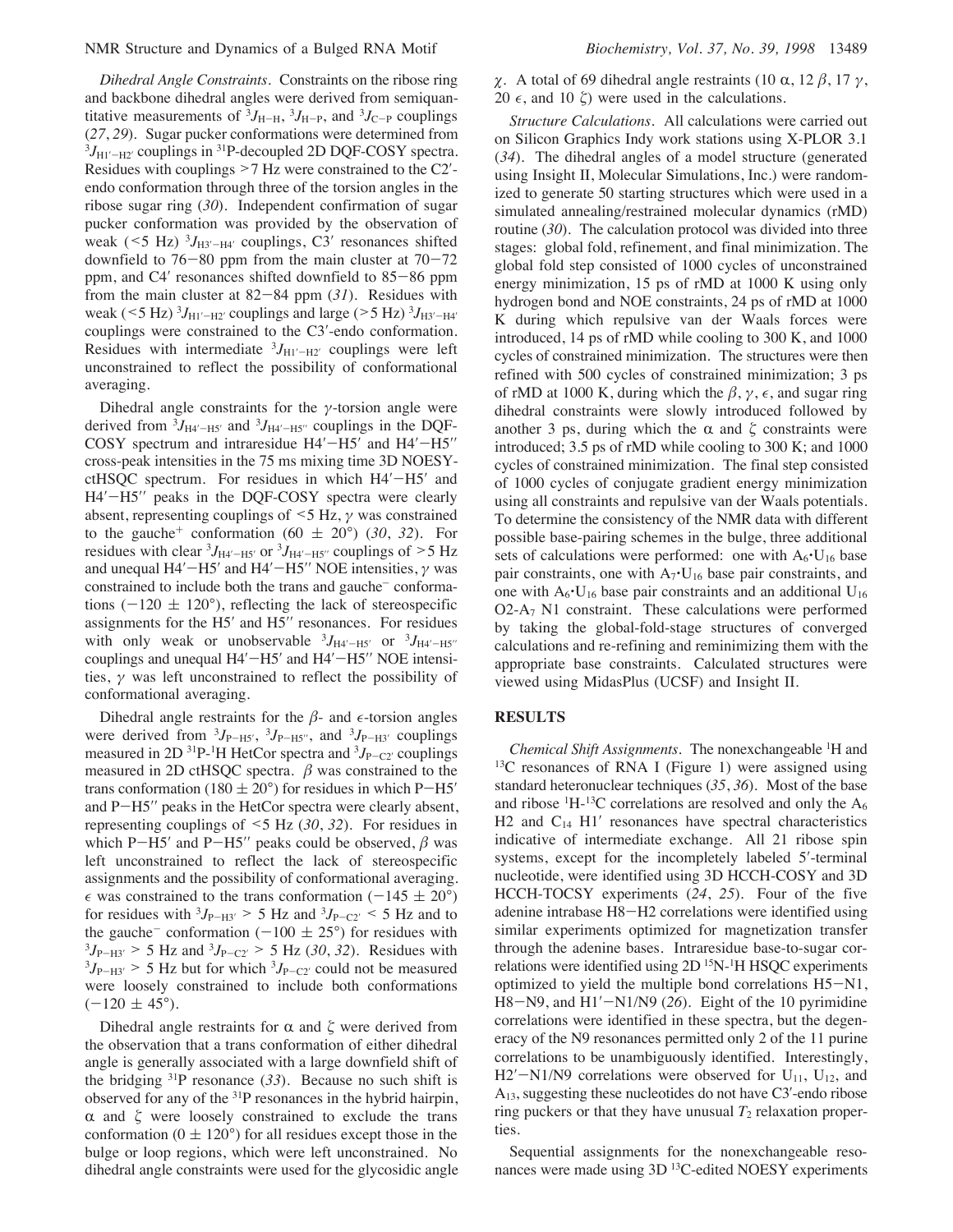

FIGURE 2: Base H6/8-to-H1′ region of the 2D 160 ms NOESY spectrum. The sequential walk is traced through the bulge region (residues  $U_5 - G_8$  and  $C_{15} - U_{18}$ ) with intraresidue peaks labeled. The arrow points to the long-range NOE between  $A_7$  H2 and  $A_{17}$  H1'.

to identify sequential H6/8-H1′ NOE connectivities (*35*). The intraresidue <sup>15</sup>N-<sup>1</sup>H base-to-sugar correlations simplified the assignment process by permitting intraresidue cross-peaks to be distinguished from interresidue cross-peaks. The sequential base-1′ NOE connectivities are continuous through all 21 nucleotides in the 420 ms NOESY spectrum, but in the 160 ms spectrum, the interresidue connectivities are interrupted between loop nucleotides  $A_{10}$ ,  $U_{11}$ ,  $U_{12}$ , and  $A_{13}$ . The H6/8-H1' sequential walk is continuous through the bulge region (Figure 2). The H6/8-H2′ interresidue connectivities are continuous through most of the molecule, but in the 160 ms spectrum the  $U_{12}-A_{13}$  and  $A_{13}-C_{14}$  connectivities are weak and the  $U_{11}-U_{12}$  connectivity is absent, consistent with disruption of the helix suggested by the C2′ endo ribose ring conformations of  $U_{11}$ ,  $U_{12}$ , and  $A_{13}$ .

The exchangeable NH and NH<sub>2</sub> resonances were assigned using 2D NOESY and 2D <sup>15</sup>N-edited NOESY-HMQC experiments. Briefly, the NH resonances of the G'U base pair were first identified by their characteristically strong NH-NH NOE cross-peak. The remaining NH resonances were assigned using the weaker NOE connectivities between NH proton resonances of neighboring base pairs. These connectivities are continuous in the helix from  $G_2$  to  $U_5$ . The cytidine NH2 resonances were assigned using the strong intrabase-pair  $C NH<sub>2</sub>$  to G NH NOE cross-peaks. Independent confirmation of the resonance assignments was provided by strong cytidine intrabase  $NH<sub>2</sub>$  to H5 NOE cross-peaks in G $\cdot$ C base pairs, by strong uridine NH to adenine H2 NOE crosspeaks in A'U base pairs, and by uridine H5 to NH nitrogen correlations in long-range HMQC spectra. The NH proton resonances of  $U_{11}$ , and  $U_{12}$  and the NH<sub>2</sub> resonances of  $A_6$ ,  $A_7$ ,  $C_{15}$ , and all guanine nucleotides except  $G_4$  were not observed and could not be assigned. Two adenine NH2 resonances that are present in HSQC spectra but do not give rise to cross-peaks in NOESY spectra have been tentatively assigned to  $A_{10}$  and  $A_{13}$ . All other exchangeable proton and protonated nitrogen resonances were assigned. Because



FIGURE 3: Distribution of experimental constraints per residue. Gray and black bars indicate the number of interresidue and conformationally restrictive intraresidue distance constraints, respectively, used in the calculations. Interresidue constraints are counted as onehalf constraint for each residue involved. White bars indicate the number of backbone dihedral angle constraints. Base pair and sugar pucker constraints are not included.

divalent metal ion is required for the splicing reaction, a 2D 15N-1H HMQC spectrum was collected for RNA I after addition of 10 mM  $Mg^{2+}$ . No chemical shift changes are observed, but the  $U_5$  NH resonance is slightly weakened. This suggests that  $Mg^{2+}$  may associate with the RNA helix, but does not induce significant structural changes.

All internucleotide <sup>31</sup>P resonances are dispersed between  $-3.4$  and  $-4.6$  ppm. Eighteen out of 20<sup>31</sup>P resonances were able to be assigned using the P-H3′ correlations from 2D 31P-1 H HetCor spectra. Several P-H4′ and P-H5′/H5′′ correlations also were present in the HetCor spectra and provided independent confirmation of the 31P assignments.

*Structure Calculations*. The structure of RNA I was calculated using a restrained molecular dynamics routine starting from 50 structures with completely random backbone dihedral angles. The calculations used a total of 481 distance constraints and 69 dihedral angle constraints (Figure 3) to produce 12 converged structures (Figure 4). Structures were classified as converged if they were consistent with the NMR data and maintained correct stereochemistry. The converged structures had an average of 12 distance constraint violations between 0.1 and 0.3 Å, most of these involving the loop region. All converged structures violated less than three NOE constraints by more than 0.3 Å and none by more than 0.4 Å, and when the structures were arranged in order of increasing overall energy, the converged structures formed a plateau with similarly low overall and constraint violation energies (*30*). The convergence rate was very sensitive to the initial strength with which repulsive van der Waals forces were first introduced. To achieve a 25% convergence rate, van der Waals forces had to be introduced more slowly than in other protocols (*30*). In addition to the converged structures, the calculations produced a second class of structures that had either  $A_6$  or  $A_7$  unstacked from the helix and positioned in the minor groove. These structures were not classified as converged since  $A_6$  and  $A_7$  give rise to only one set of chemical shifts, and it is unlikely that such dissimilar structures could exchange rapidly on the chemical shift time scale. The heavy atoms of all 21 nucleotides of the final converged structures superimpose on the average structure with an average RMSD of 2.00 Å, consistent with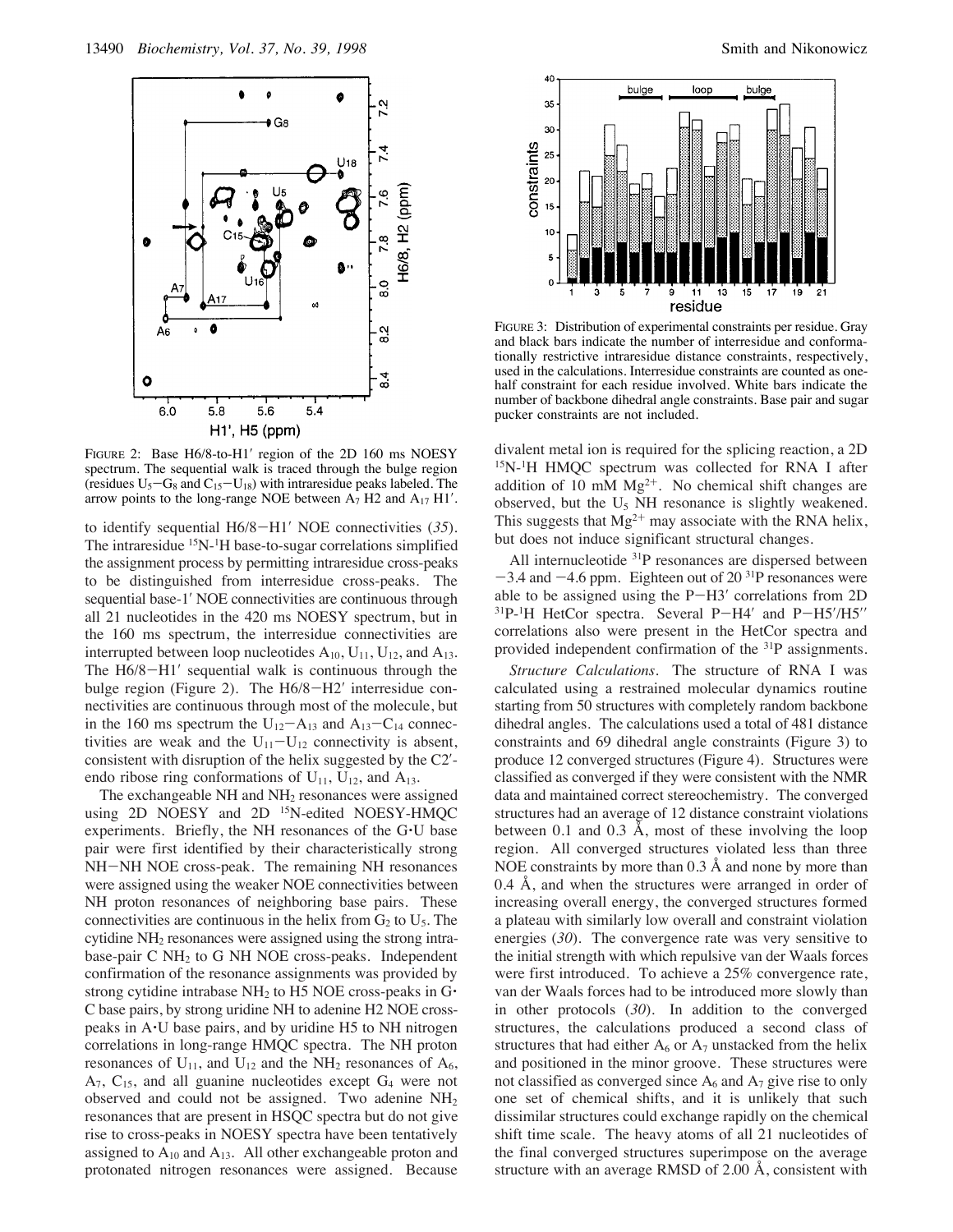

FIGURE 4: Local superposition of all 12 converged structures for the (A) loop, (B) bulge, and (C) stem regions. All views are into the major groove. The RMSDs between the individual structures and the average structure are listed in Table 2. Although the loop region is well defined, the  $T_{1\rho}$  relexation data show that the loop is more dynamic than the stem and bulge regions.

observations from other studies (*30*) that NMR methods define the long-range structure (such as bending) of helical RNAs with less precision than they define local structure. Additional structure calculation statistics are provided in Tables 1 and 2.

*Structure of the Loop Region.* The abundance of distance constraints in the loop region (residues  $G_9 - C_{14}$ ) defines the conformation of these nucleotides very precisely (Figure 3 and Table 2), and several of the structurally important NOEs in the loop involve the adenine H2 resonances. NOEs from  $A_{10}$  H2 sequentially to U<sub>11</sub> H1' and across the strand to C<sub>14</sub> H1' and  $C_{14}$  NH<sub>2</sub> indicate that the  $A_{10}$  base stacks on top of the  $G_9 \cdot C_{14}$  base pair in a largely A-form geometry. NOEs from  $A_{13}$  H2 to  $U_{11}$  H5' and H5'' indicate that the  $A_{13}$  base points into the helix, but no NOEs could be identified that support stacking of  $A_{13}$  on the  $G_9 \cdot C_{14}$  base pair. Unusual interresidue sugar-to-sugar NOEs also play a key role in defining the structure of the loop. These include NOEs from  $U_{12}$  H4' to  $U_{11}$  H5' and H5'', from  $A_{13}$  H3' to  $C_{14}$  H5'/H5'', and exceptionally strong NOEs from  $A_{10}$  H2' to  $U_{11}$  H5' and H5′′. These NOEs indicate that the sugar rings of the loop pack together tightly in an arrangement distinctly different from standard helices.

Several nucleotides in the loop have unusual sugarphosphate backbone conformations. The large H1′-H2′

|  | Table 1: Summary of Experimental Distance and Dihedral Angle |  |  |
|--|--------------------------------------------------------------|--|--|
|  | Constraints and Refinement Statistics                        |  |  |

| constraint                                     |       |
|------------------------------------------------|-------|
| NOE distance constraints                       |       |
| intraresidue <sup><i>a</i></sup>               | 150   |
| interresidue                                   | 293   |
| mean number per residue                        | 21    |
| NOE constraints by category                    |       |
| strong $(0.0-3.0 \text{ Å})$                   | 15    |
| medium $(0.0-4.0 \text{ Å})$                   | 38    |
| weak $(0.0 - 5.0 \text{ Å})$                   | 145   |
| very weak $(0.0-6.0 \text{ Å})$                | 101   |
| extremely weak $(0.0-7.0 \text{ Å})$           | 144   |
| base pair constraints                          |       |
| total $^b$                                     | 38    |
| dihedral angle constraints                     |       |
| ribose ring $c$                                | 20    |
| hackbone                                       | 69    |
| mean number per residue                        | 4.2   |
| violations                                     |       |
| average distance constraints > 0.3 $Ad$        | 1.0   |
| RMSDs for distance constraints (A)             | 0.031 |
| average dihedral constraints $> 0.5^{\circ} e$ | 3.4   |
| RMSDs for distance constraints (deg)           | 0.158 |
| RMSD from ideal geometry                       |       |
| bonds $(\AA)$                                  | 0.006 |
| angles (deg)                                   | 1.442 |
|                                                |       |

*<sup>a</sup>* Only conformationally restrictive constraints are included. *<sup>b</sup>* The number of base pair constraints does not include  $A_6 \cdot U_{16}$  or  $A_7 \cdot U_{16}$  base pair constraints. *<sup>c</sup>* Three torsion angles within each ribose ring were used to constrain the ring to either the C2′-endo or C3′-endo conformation. The ring pucker of residue A<sub>6</sub> was not constrained. <sup>*d*</sup> A distance violation of 0.3 Å corresponds to 5.0 kcal energy penalty.*<sup>e</sup>* A dihedral angle violation of 0.5° corresponds to 0.05 kcal energy penalty. *<sup>f</sup>* Calculated for the minimized average structure.

Table 2: Structure Calculation Statistics for Three Bulge Base Pair Constraints*<sup>a</sup>*

| <b>RMSDs</b> | none | $A_6 \cdot U_{16}$ | $A_7 \cdot U_{16}$ |
|--------------|------|--------------------|--------------------|
| total        | 2.00 | 2.15               | 2.10               |
| stem         | 0.54 | 0.54               | 0.54               |
| bulge        | 0.56 | 1.09               | 0.81               |
| loop         | 0.53 | 0.49               | 0.49               |

*<sup>a</sup>* RMSDs represent the average deviation between individual minimized structures and the average structure (heavy atoms only). Local structural features are precisely defined by NMR data, but long-range structural features (such as bending) are less well defined (*30*).

couplings of residues  $U_{11}$ ,  $U_{12}$ , and  $A_{13}$  indicate that their ribose sugar rings occupy the C2′-endo conformation, and the  $>$  5 Hz P-C2' coupling of residue U<sub>11</sub> indicates that its  $\epsilon$ -backbone angle occupies the nonstandard gauche<sup>-</sup> conformation. The  $\epsilon$ -angle of  $A_{13}$  adopts the trans conformation associated with A-form geometry, and that of  $U_{12}$  was constrained to include trans and gauche<sup>-</sup> conformations but is trans in all converged structures (Figure 5). H4′-H5′/ H5′′ couplings of >5 Hz in the DQF-COSY spectrum and H4′–H5′/H5′′ cross-peaks of unequal intensity in the 75 ms 3D NOESY spectrum indicate that residues  $A_{13}$  and  $U_{12}$  have nonstandard  $γ$ -backbone angles. These angles were constrained to include both the trans and gauche<sup>-</sup> conformations but occupy the trans range in all converged structures (Figure 5). A nonstandard trans conformation for the  $\alpha$ - and \$-backbone angles is predicted to cause a downfield shift of the corresponding 31P resonance (*33*). Since the 31P resonances of RNA I all cluster around  $-4.0$  ppm, it is unlikely any of these angles adopt the trans conformation. The  $\alpha$ -,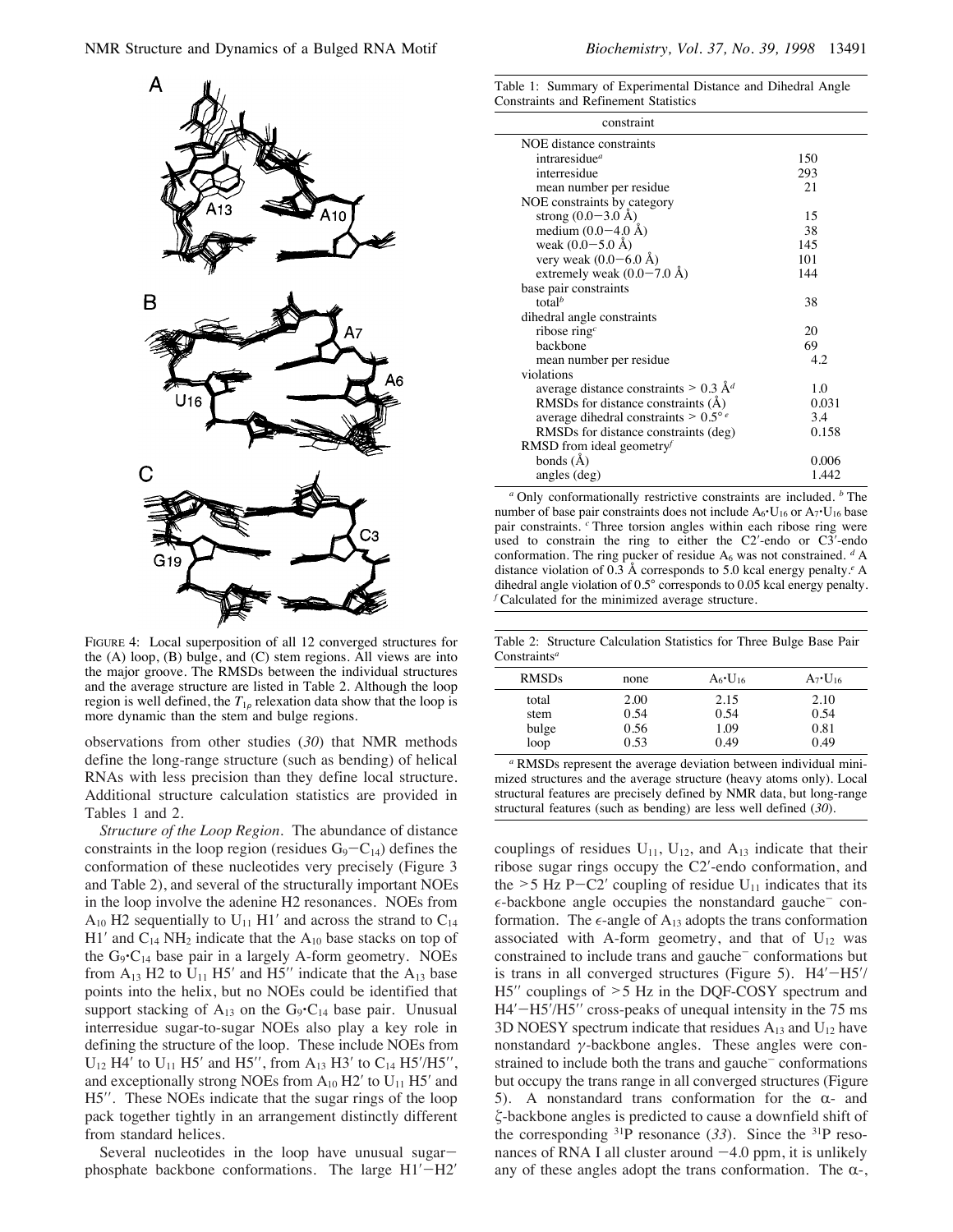

helices. There are also cross-strand NOEs between  $A_{17}$  H2 and  $A_6$  H1' and between  $A_6$  H2 and  $A_{17}$  H1', indicating that the  $A_6$  base stacks into the helix on top of the U<sub>5</sub> $\cdot$ A<sub>17</sub> base pair. The  $A_7$  H2 has a cross-strand NOE to  $U_{16}$  H1', indicating that it stacks into the helix as well, but it also has unusual long-range NOE cross-peaks to the  $A_{17}$  H1' and  $U_{16}$ H2' resonances (Figure 2) that suggest  $A_7$  may be partially displaced toward the minor groove. Nevertheless, the pattern of intra- and interresidue H6/8-H1′ and H6/8-H2′ NOEs in the bulge region does not significantly differ from that observed in the surrounding stem regions.

The sugar and phosphate backbone torsion angles in the bulge region also lie within the limits of A-form RNA helices, with only a few exceptions (Figure 5). The  $H1'$ H2′ coupling constant of A<sub>6</sub> is  $\sim$ 4.7 Hz, intermediate between the values characteristic of C3′-endo or C2′-endo sugar conformations, suggesting that the A6 sugar is in dynamic equilibrium. H1′−H2′ and H3′−H4′ couplings indicate that all of the other sugars in the bulge region occupy the 3'-endo conformation. In addition, the H4'-H5' and  $H4'$ -H5'' NOE cross-peaks of  $A_6$  or  $A_7$  (or both) are of unequal intensity in the 75 ms 3D NOESY spectrum, indicating a nonstandard conformation for the  $\gamma$ -backbone angle. Because of spectral overlap,  $\gamma$  was left unconstrained for both of these residues. Small  $H4'$ - $H5''H5''$  couplings for the other nucleotides in the bulge region indicate that their  $\gamma$ -angles occupy the A-form gauche<sup>+</sup> conformation. In the original calculations, the  $A_6$  sugar conformation was left unconstrained, and in all converged structures,  $A_7 \gamma$  is in the trans conformation while A<sub>6</sub>  $\gamma$  is in the normal gauche<sup>+</sup> conformation. Because the molecular dynamics parameters only included the 3′-endo sugar pucker as a low-energy conformation, a second set of structures was calculated using explicit 2′-endo constraints. In these calculations, all converged structures have both  $\gamma$ -angles trans. P-C2' couplings indicate that the  $\epsilon$ -angles of U<sub>5</sub>, A<sub>6</sub>, A<sub>7</sub>, and C<sub>15</sub> occupy the A-form trans conformation. The other  $\epsilon$ -angles in the bulge region were constrained to include both the trans and gauche<sup>-</sup> conformations, but these angles are trans in all of the converged structures. Although the lack of downfieldshifted 31P resonances in RNA I suggests that none of the  $\alpha$ - or  $\zeta$ -angles occupy the trans conformation, these angles in the bulge region were left unconstrained in the calculations and adopt the A-form gauche<sup>-</sup> conformation in all converged structures, except for  $A_7$   $\alpha$ , which adopts the gauche<sup>+</sup> conformation. All of the  $\beta$ -backbone angles in the bulge region were also left unconstrained and occupy the A-form trans conformation in all converged structures.

Although the  $U_{16}$  NH resonance has no NOEs that would permit the direct identification of a base pair partner, the U16 NH nitrogen and hydrogen nuclei resonate near those of  $U_5$  in the downfield region of the spectrum characteristic of Watson-Crick A'U base pairs. To identify the nature of this base pair, three sets of structures were calculated: one without any base pair constraints involving  $U_{16}$ , one with  $A_6$ <sup>-</sup>U<sub>16</sub> base pair constraints, and one with  $A_7$ <sup>-</sup>U<sub>16</sub> base pair constraints. None of the converged structures violated any of the bulge region distance constraints by more than 0.3 Å or any bulge region dihedral angle constraints by more than 0.5°, indicating that the available NOE and coupling constant data are consistent with both possible base pairs. Figure 7

FIGURE 5: Phosphate backbone angles for the 12 converged structures. The bulge region is shaded dark gray and the tetraloop region is shaded light gray. Dotted lines indicate values for standard A-form helices.

 $\xi$ -, and  $\beta$ -angles were left unconstrained for loop residues  $A_{10}-C_{14}$ . In the converged structures, these angles tend to cluster into a few distinct conformations (Figure 5). All scalar coupling measurements indicate a standard A-form geometry for the sugar rings and the  $\gamma$ - and  $\epsilon$ -backbone angles of residues  $G_9$ ,  $A_{10}$ , and  $C_{14}$ .

A superposition of the loop regions from the 12 converged structures is shown in Figure 4 and the minimized average structure is shown in Figure 6. The helical base stack continues up the 5'-side of the loop, with  $U_{11}$  stacking on top of  $A_{10}$ , which in turn stacks on top of the  $G_9 \cdot C_{14}$  base pair. Residues  $U_{12}$  and  $A_{13}$ , however, do not participate in either the 5'- or 3'-base stack. The  $U_{12}$  base points out into solution, while the  $A_{13}$  base fits under the  $U_{12}$  sugar, pointed at A<sub>10</sub> but twisted  $\sim 60^{\circ}$  relative to the plane of its base. None of the 2′-OH resonances were observed in any spectra, but the 2'-OH groups of  $U_{11}$ ,  $U_{12}$ , and  $A_{13}$  point into the major groove in all converged structures.

*Structure of the Bulge Region.* Many of the exchangeable resonances in the bulge region (residues  $U_5-G_8$  and  $C_{15}$ - $A_{17}$ ) are weak or not observable due to broadening caused by mobility or exchange with solvent, including the NH resonance of  $G_8$  and the NH<sub>2</sub> resonances of  $A_6$ ,  $A_7$ , and  $C_{15}$ . In addition, the  $U_{16}$  NH resonance has no observable crosspeaks in 2D NOESY spectra, preventing the direct identification of an  $A_6$ <sup>-</sup>U<sub>16</sub> or  $A_7$ <sup>-</sup>U<sub>16</sub> base pair. Because no distance constraints could be obtained for these exchangeable protons, most of the key NOE interactions that define the structure of the bulge involve the adenine H2 resonances. All three adenines in the bulge region  $(A_6, A_7, A_8)$  have the weak sequential  $H2_i$  to  $H1'_{i+1}$  NOEs typical of A-form RNA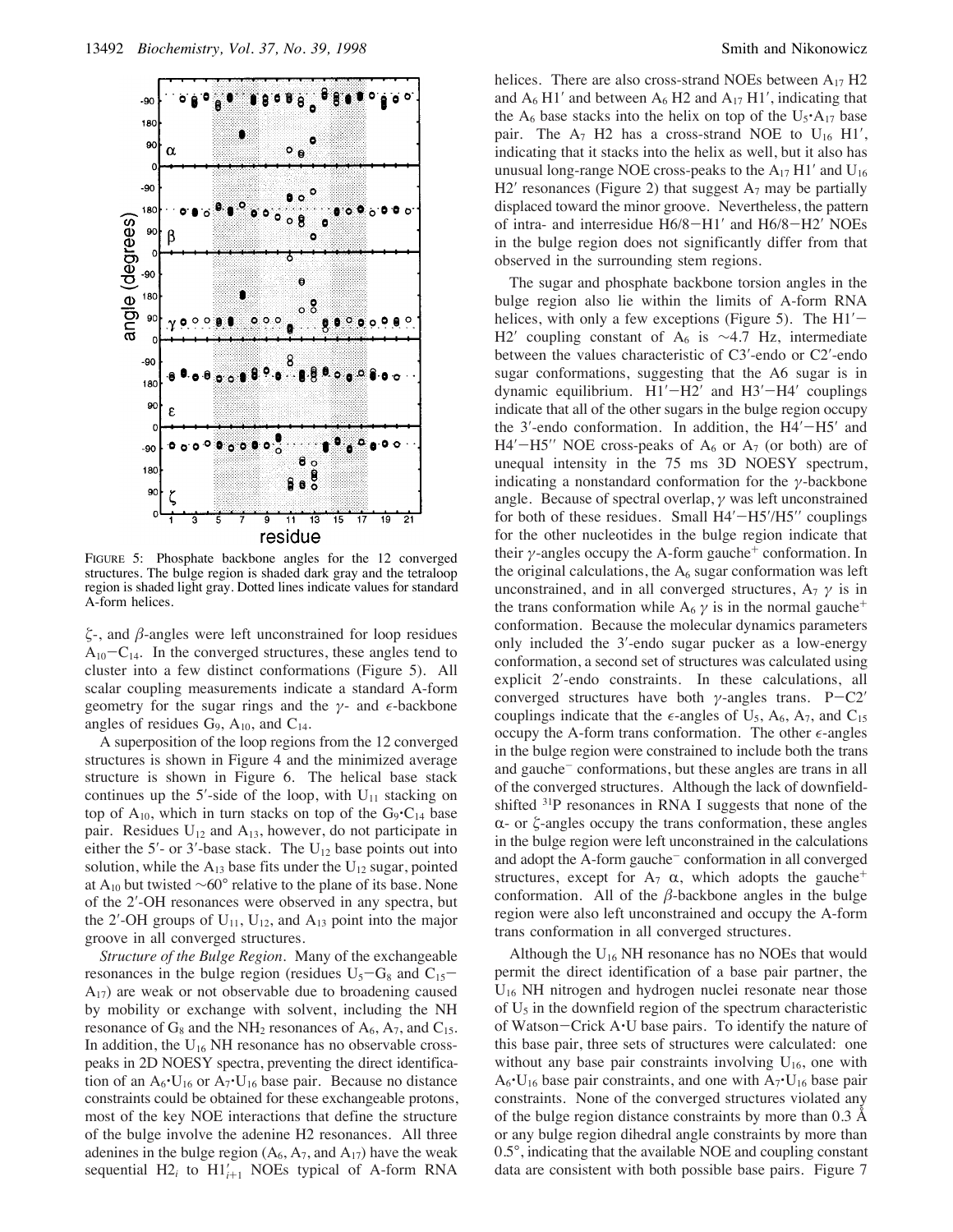

FIGURE 6: Stereoview of the minimized average structure of the hairpin RNA I. Nucleotides that are specifically required for Ms2 coat protein binding are colored white. The sugar-phosphate backbone is not distorted in the bulge region and the  $2^7$ -OH of  $A_7$ , the branchpoint nucleotide, is not unusually positioned within the helix. In the loop,  $A_{10}$  stacks on the G<sub>9</sub>·C<sub>14</sub> base pair and U<sub>11</sub> stacks on top of  $A_{10}$ . Although  $A_{13}$  points into the helix, there is no evidence of hydrogen bonds between  $A_{10}$  and  $A_{13}$  at pH 6.7.



FIGURE 7: Stereoview superposition of the bulge regions of the minimized average structures from calculations with different base pair constraints (dashed lines) involving  $U_{16}$ : no base pair constraints (red),  $A_6$ 'U<sub>16</sub> base pair constraints (green), and  $A_7$ 'U<sub>16</sub> base pair constraints (white). The view is into the minor groove. All three structures equally satisfy the experimental NMR data.

shows a superposition of the bulge regions of the minimized average structures from each of the three sets of calculations. In the absence of base pair constraints, both  $A_6$  and  $A_7$  are stacked into the helix. The base of  $U_{16}$  is coplanar with  $A_7$ but is slightly displaced from the normal Watson-Crick orientation toward the major groove in a geometry similar to a G.U wobble pair. The  $U_{16}$  NH proton is not in a position to form a hydrogen bond with  $A_6$  N1,  $A_7$  N1, or any other nitrogen atom acceptor. When base pair constraints are included in the calculations,  $U_{16}$  is no longer oriented toward the major groove and can form a base pair of standard geometry with either  $A_6$  or  $A_7$  without significant additional NOE violations. In all of the calculated structures, the base of  $A_7$  is pointed toward the minor groove, consistent with the observed NOEs. The greatest difference between the three structures is the orientation of the  $U_{16}$  base. The bulge region of the average structure generated without base pair constraints superimposes on the average structures generated using  $A_6$ <sup>\*</sup>U<sub>16</sub> and  $A_7$ <sup>\*</sup>U<sub>16</sub> base pair constraints with RMSDs

of 0.62 and 0.92 Å, respectively. In the absence of constraints on the  $A<sub>6</sub>$  sugar conformation, the 2'-OH groups of all residues in the bulge region point into the minor groove like those of the stem. When the A6 sugar is constrained to the 2'-endo conformation, the  $A_6$  2'-OH group points at A7 O4′ and is less accessible to solvent from the minor groove. The geometry of the  $A_6$ ,  $A_7$ , and  $U_{16}$  bases, however, do not appear to change significantly.

*Protonation of A7 and the Identification of an A6*'*U16 Base Pair.* The C2H2 correlations of  $A_6$  and  $A_7$  are weak in HMQC spectra and are broadened in the <sup>1</sup>H and <sup>13</sup>C dimensions, respectively (Figure 8). The chemical shift of  $A<sub>7</sub>$  C2 is strongly pH dependent, ranging from 153.8 ppm at pH 7.1 to 147.6 ppm at pH 5.45, indicating that the purine ring is being protonated at its N1 position with a  $pK_a \approx 6.1$ . A<sub>13</sub> has a somewhat elevated p $K_a$  of ~5.4, but A<sub>6</sub>, A<sub>11</sub>, and  $A_{17}$  have p $K_a$  values of  $\leq 5.0$ .

A high  $pK_a$  does not indicate by itself, though, that an adenine bulges at neutral pH. At low pH, the  ${}^{1}$ H and  ${}^{15}N$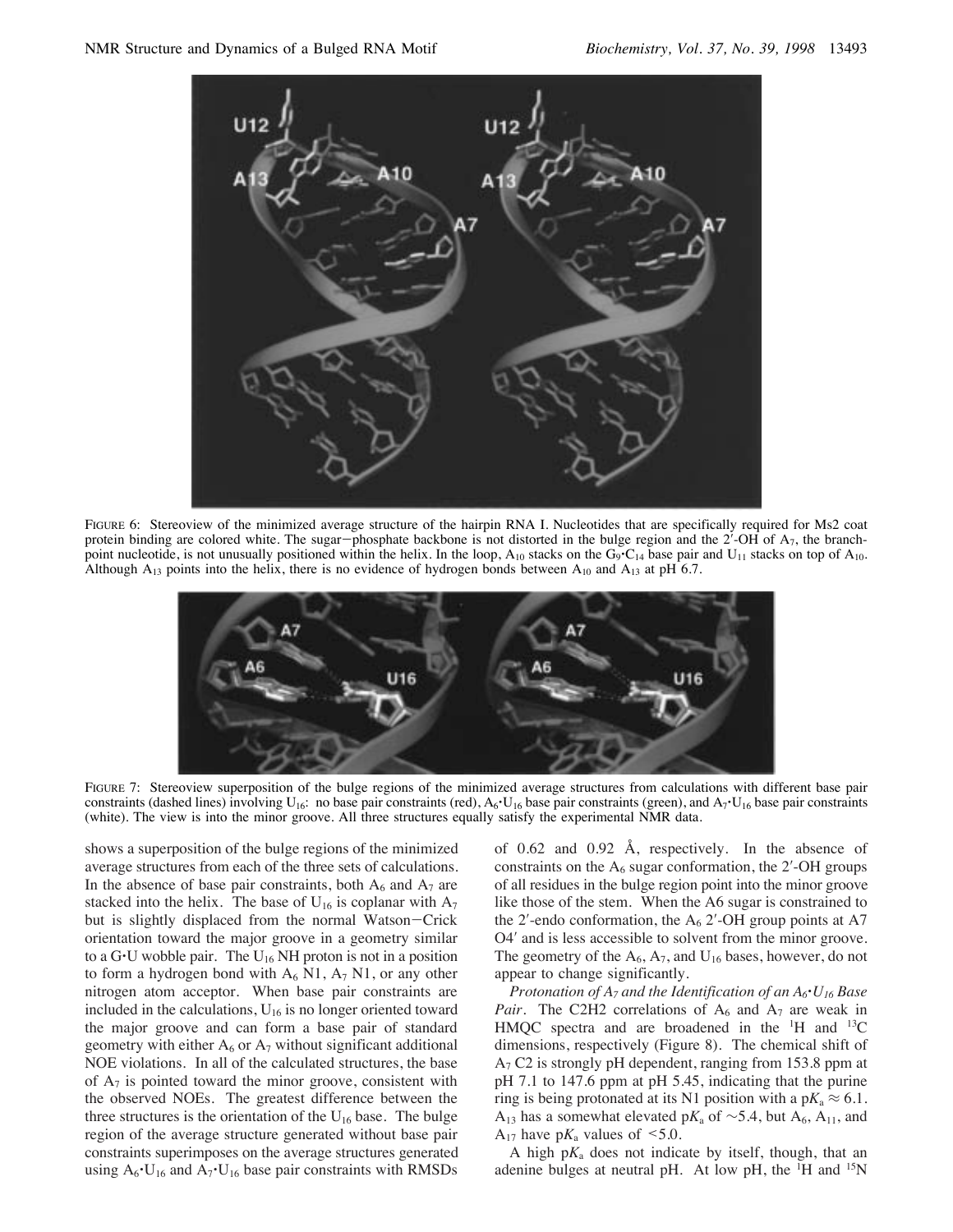

FIGURE 8: HMQC spectra at high and low pH showing (A) the C2-H2 region and (B) the NH region. The H2 resonance from residue  $A<sub>6</sub>$  is slightly broadened due to conformational flexibility at pH 6.7. As the pH is decreased, the C2 of A<sub>7</sub> migrates ∼6 ppm upfield, indicating that its N1 position protonates with a  $pK_a$  of 6.1. The lack of change in the  $U_{16}$  NH resonance indicates that the  $A_6$ <sup>-</sup>U<sub>16</sub> base pair is the major conformation at pH 6.7.  $A_{13}$  has the second highest  $pK_a$ , is partially protonated at  $pH$  5.5, and is in intermediate exchange. The G9 NH shifts downfield and intensifies at low pH, possibly due to formation of an  $A_{10}$ - $A_{13}$  hydrogen bond. Minor conformations of the  $G_2$  and  $U_5$  NH resonances are indicated (\*) in panel B.

chemical shifts of the  $U_{16}$  NH resonance change only slightly and remain in the region characteristic of Watson-Crick A' U base pairs (Figure 8). Since protonated adenines cannot form standard A'U base pairs, at low pH, the base pair partner of  $U_{16}$  must be  $A_6$ . If the  $U_{16}$  was rapidly exchanging between the  $A_6$  and  $A_7$  base pairs at pH 6.8, its NH chemical shifts would be the weighted average of these states. The lack of significant change of the  $U_{16}$  NH chemical shifts with pH suggests, then, that the  $A_6$ <sup>-</sup>U<sub>16</sub> base pair and  $A_7$  bulge is the major conformation at pH 6.8.

To account for the stabilization of the protonated adenine, we propose a model in which the  $A_6$ <sup>-</sup>U<sub>16</sub> base pair forms an additional hydrogen bond between  $U_{16}$  O2 and  $A_7$  NH<sup>+</sup>, analogous to those seen in  $AH^{\dagger}$ <sup>+</sup>C base pairs (37, 38). This model was tested by calculating a set of structures using explicit hydrogen bond constraints between  $A_6$ ,  $A_7$ , and  $U_{16}$ . None of the calculated structures violated any bulge region

| Table 3: $C6/8$ and $C1' T_{10}$ Relaxation Times for RNA I |                  |       |                   |                  |       |  |
|-------------------------------------------------------------|------------------|-------|-------------------|------------------|-------|--|
|                                                             | $T_{1\rho}$ (ms) |       |                   | $T_{1\rho}$ (ms) |       |  |
| residue <sup>a</sup>                                        | C1'              | C6/C8 | residue           | C1'              | C6/C8 |  |
| G <sub>2</sub>                                              | 53 <sup>b</sup>  | 38    | $U_{12}$          | 77               | 79    |  |
| $C_3$                                                       |                  | 46    | $A_{13}$          | 59               | 75    |  |
| G <sub>4</sub>                                              | 50               | 43    | $C_{14}$          | 47               | 48    |  |
| U,                                                          | 50               |       | $C_{15}$          | 55               | 44    |  |
| A <sub>6</sub>                                              | 53               | 51    | $U_{16}$          |                  | 43    |  |
| $A_7$                                                       | 48               | 38    | $A_{17}$          | 56               | 48    |  |
| $G_8$                                                       | 45               | 23    | $U_{18}$          | 52               | 41    |  |
| G <sub>9</sub>                                              |                  | 27    | $G_{19}$          |                  | 49    |  |
| $A_{10}$                                                    | 43               | 43    | $C_{20}$          | 58               | 43    |  |
| ${\rm U}_{11}$                                              | 72               | 56    | $\mathrm{C}_{21}$ | 68               | 47    |  |

*<sup>a</sup>* The transcription reactions were primed with 5′-GMP, resulting in incomplete labeling of the 5′-terminal nucleotide and preventing the G1 C8 and C1′ relaxation rates from being measured. *<sup>b</sup>* The uncertainty in the measured relaxation times is  $\pm 5\%$ .

distance constraint by more than 0.3 Å or any bulge region dihedral angle constraints by more than 0.5°, indicating that the model is consistent with the available NMR data. All NOEs predicted by the model were confirmed except for those obscured by resonance boadening or spectral overlap. A converged structure from these calculations is shown in Figure 9.

In the Watson-Crick  $A \cdot U$  region of HMQC spectra, there is an additional unassigned uridine NH correlation that is distinct but weak (∼5% the intensity of other NH resonances). Since none of the loop uridines are in a position to form base pairs, it is likely that there are minor conformations in the bulge region that persist even at low pH. Weak additional C2H2 and C8H8 correlations are also present at pH 6.8 in HMQC spectra near the resonances of adenines in the bulge region, but these have not been assigned.

*13C Relaxation Measurements.* The reorientation of a 13C- <sup>1</sup>H bond vector on the picosecond time scale can be assessed through its carbon  $T_{1\rho}$  relaxation: the longer the relaxation time, the more mobile the <sup>13</sup>C-<sup>1</sup>H pair (39). The  $T_{1\rho}$ relaxation times for the base 6/8 and ribose 1′-carbon positions are listed in Table 3. The  $A_{13}$  C8 resonance has a relaxation time of 75 ms, while the other guanine and adenine resonances have relaxation times of 38-50 ms. The C6 relaxation times of the pyrimidines are between 41 and 48 ms, except for those of  $U_{11}$  and  $U_{12}$  which are, respectively, 56 and 78 ms. Loop nucleotides  $U_{11}$  and  $U_{12}$  also have the

![](_page_8_Figure_11.jpeg)

FIGURE 9: Stereo depiction of the model proposed for the  $(A-A)$ <sup>U</sup> motif, containing the protonated  $A_7$  (white) viewed into the minor groove. A<sub>6</sub> and U<sub>16</sub> (green) form a Watson-Crick base pair with a propellar twist of ∼30°. The A<sub>7</sub> NH<sup>+</sup> group forms a hydrogen bond with the O2 of U<sub>16</sub> and stabilizes the A<sub>7</sub>NH<sup>+</sup>. The distance between A<sub>7</sub> N1 and U<sub>16</sub> O2 is ~2.7 Å.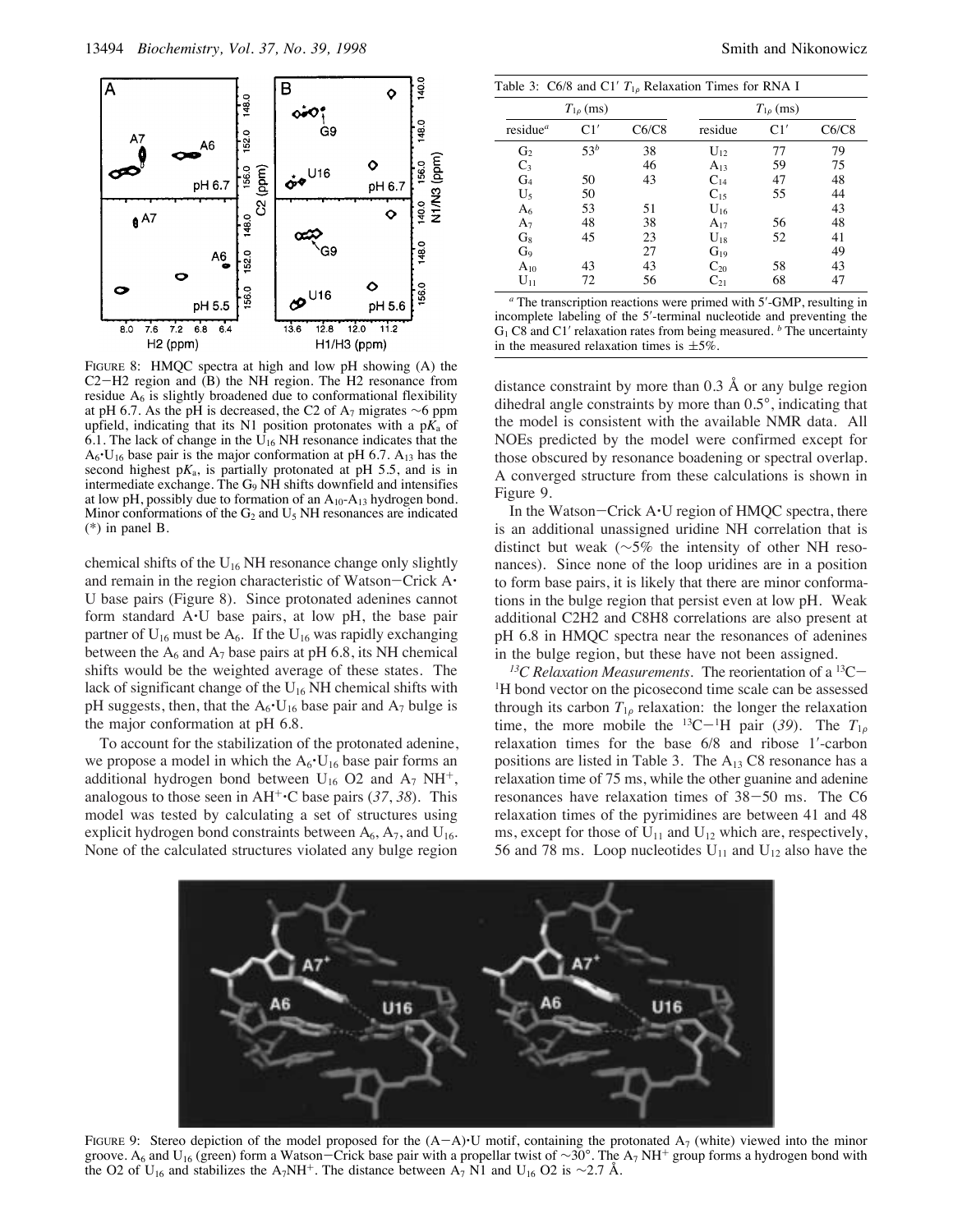longest C1<sup> $\prime$ </sup>  $T_{1\rho}$  values, 72 and 77 ms, respectively, followed by that of the 3′-terminal nucleotide at 68 ms. The increased mobilities of residues  $U_{11}$ ,  $U_{12}$ , and  $A_{13}$  indicated by their long relaxation times are consistent with the decreased stacking in the 3′-portion of the loop. The C8 and C1′ relaxation times of  $A_6$  and  $A_7$  and the C1' relaxation time of  $U_{16}$  are comparable to those of other nucleotides in the stem that participate in Watson-Crick or G'U wobble base pairs, indicating that the bulge region is not especially dynamic on the picosecond time scale and suggesting that the structure of the bulge is stable.

*Ms2 Coat Protein Dimer Binds RNA I Specifically.* Since there has been no study of the binding affinity of RNA I for phage GA or Ms2 coat protein, there is the formal possibility that the hairpin does not bind or does so nonspecifically. To better understand our results in terms of their implications for the coat protein-RNA complex, we performed binding competition experiments to assess the binding specificity of Ms2 coat protein for RNA I. Figure 10A shows the NH region of 15N-1H HMQC spectra of RNA I, in the presence of a 1:1 mixture of RNA I and Ms2 coat protein dimer. In the presence of the coat protein, Figure 10B, the  $U_5$  NH resonance shifts downfield in both the 15N and 1H dimensions, while the  $U_{16}$  NH resonance shifts upfield in both dimensions and becomes more intense. Two additional NH correlations appear that have been tentatively assigned to  $U_{11}$  and  $G_8$ . The NH resonances of the stem do not noticeably change in position or intensity. Figure 10, panels C and D, shows the NH spectra of the RNA I-Ms2 coat protein mixture in the presence of noncompetitor and competitor RNA hairpins, respectively. Peaks in these spectra correspond only to RNA I since neither the competitor nor noncompetitor hairpins are <sup>15</sup>N enriched. The addition of an equal molar amount of noncompetitor hairpin lacking the sequence elements necessary for coat protein binding produces no change in the spectrum. The addition of a half mole ratio of competitor hairpin containing a phage Ms2 coat protein-binding site, however, results in a weakening of the protein bound  $U_5$  and  $U_{16}$  resonances and a reappearance of the U<sub>5</sub> resonance from the free RNA I. These results indicate that the changes in the NMR spectra of RNA I caused by the addition of Ms2 coat protein result from the formation of a specific RNA-protein bound complex. Furthermore, the lack of change in the stem NH resonances upon binding is consistent with a bound RNA conformation essentially the same as that observed in X-ray crystal structures of the Ms2 protein-RNA complex (*40*).

## **DISCUSSION**

The coliphage Ms2 and GA coat protein dimers bind RNA hairpins composed of four-nucleotide loops and stems containing single bulged adenine bases. The position of the unpaired base relative to the hairpin loop is important for binding since the coat protein forms specific contacts to both elements (*40*, *41*). Bulged nucleotides also play a pivotal role in the splicing of nuclear pre-mRNA transcripts and group II introns (*2*, *3*, *11*). Although the spliceosome employs a variety of protein and RNA factors to accomplish this complex task accurately and efficienciently, the principal catalytic steps are likely to be RNA mediated. The structure and dynamics of the RNA hairpin investigated here suggest

![](_page_9_Figure_6.jpeg)

FIGURE 10: NH region of HMQC spectra of (A) free RNA I, (B) the Ms2 coat protein-RNA I complex alone, (C) after addition of noncompetitor RNA, and (D) after addition of competitor RNA. All samples were at pH 6.8 in a buffer of 10 mM NaCl, 100 mM Na2SO4 and 10 mM potassium phosphate. Cross-peaks correspond only to RNA I since the competitor and noncompetitor RNAs are not <sup>15</sup>N enriched. A minor conformation of the  $G_2$  imino resonance is indicated (\*) in panel A. Only the resonances that change in intesity or position are labeled in panels  $B-D$ . The  $U<sub>5</sub>$  cross-peak corresponding to the free form of RNA I is indicated by an arrow in panel D. The appearance of the protein free  $U_5$  NH resonance only after addition of competitor RNA to the coat protein-RNA I complex demonstrates that Ms2 coat protein dimer specifically binds RNA I.

a common pathway for the formation of active complexes involving the  $(A-A)\cdot U$  bulge motif.

*Structure of the RNA Hairpin Loop.* Despite many unusual non-A-form structural characteristics, the AUUA hairpin tetraloop has a very defined tertiary structure (Figure 6). The  $5'$ -base stack continues into the loop, with the  $A_{10}$  base stacking on the  $G_9 \cdot C_{14}$  base pair in a normal A-form conformation, while the  $U_{11}$  base stacks on  $A_{10}$ . The  $U_{12}$ base does not stack at all but instead points out into solution approximately along the helix axis. The  $A_{13}$  base points into the helix but has a propeller twist of ∼60° relative to the base of  $A_{10}$  and does not appear to stack on the  $G_9 \cdot C_{14}$  base pair. Since there is no spectral evidence for any of the proposed hydrogen bonds between the bases of  $A_{10}$  and  $A_{13}$ (*42*), the preciseness of the structure calculations suggests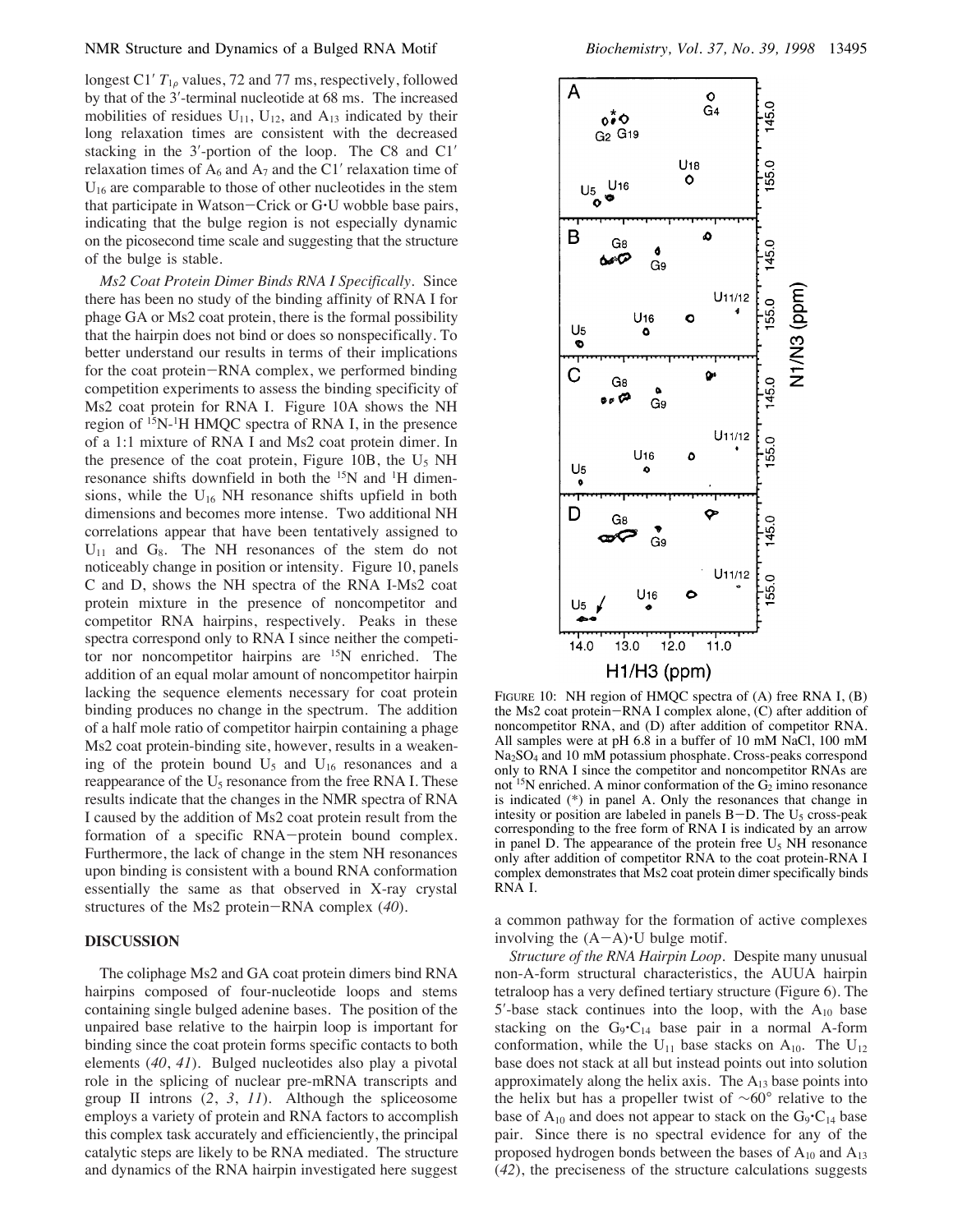that the loop may be effectively stabilized by stacking and hydrophobic interactions alone. The long  $T_{1\rho}$  relaxation times of the  $U_{11}$ ,  $U_{12}$ , and  $A_{13}$  C6/8 and C1' atoms (Table 3) indicate that these residues are very mobile on the picosecond time scale and may occupy a greater region of space than indicated by the structure calculations (Figure 4A). However, the  $T_{1\rho}$  relaxation times do not provide direct information on the amplitudes of the nucleotide motions, which may be small. Nevertheless, local conformational mobility on the 3'-side of the loop is consistent the broadness of the  $C_{14}$ H1′ resonance and the lack of NOEs between five pairs of atoms involving  $A_{13}$  that are consistently <5.0 Å apart in converged structures. The overall structure of the loop is similar to that of the Ms2 variant AUCA loop reported by Borer and co-workers (*9*, *42*).

*Structure of the Adenine Bulge.* The stem of RNA I contains a distinctive structural motif: two adjacent adenine nucleotides on one strand and a single uridine nucleotide on the complementary strand. In principle, this  $(A-A)\cdot U$  motif can adopt either of two secondary structures, the  $A_6$ <sup>-</sup>U<sub>16</sub> or the  $A_7$ <sup>-</sup>U<sub>16</sub> base pair, but the spectral data indicate that the  $A_6$ <sup>-</sup>U<sub>16</sub> base pair is the predominant form below pH 7. Importantly, the experimental NOE constraints do not restrict this region to a unique secondary structure. Indeed, the use of explicit  $A_6$ <sup>-</sup>U<sub>16</sub> or  $A_7$ <sup>-</sup>U<sub>16</sub> base pair constraints in the refinement procedure resulted in structures that equally satisfied all experimental distance and dihedral angle constraints (Figure 7).

The secondary structure of the bulge region is largely revealed by the protonation of  $A_7$  at an unusually high pH. Protonated adenines have been identified in RNA molecules, but typically these bases participate in noncanonical  $AH^+$ C base pairs (*37*, *38*). The cytidine stabilizes the protonated form of the adenine base by providing a hydrogen bond acceptor, resulting in an increase of the adenine  $pK_a$ . The positions of  $A_7$  and  $U_{16}$  suggest a tertiary interaction that may facilitate protonation of the  $A_7$  base. The O2 of  $U_{16}$ points into the minor groove when the  $A_6$  and  $U_{16}$  nucleotides form a Watson-Crick base pair. The NH nitrogen of  $A_7$ points toward the major groove face of the  $A_6$ <sup>-</sup>U<sub>16</sub> base pair, allowing the  $A_7$  NH<sup>+</sup> to form a hydrogen bond to the U<sub>16</sub> O2. The  $A_7-U_{16}$  interaction is analogous to that found in the  $AH^{\dagger}$  C base pair scheme where the NH proton of  $AH^{\dagger}$ forms a hydrogen bond to the cytidine O2. It is unlikely that the high  $pK_a$  of  $A_7$  is simply due to its lack of a base pair partner, since a single unpaired adenine flanked by G' C base pairs has a p $K_a \sim 0.7$  units lower than that of A<sub>7</sub> here (data not shown). While nucleotides  $A_7$  and  $U_{16}$  are not excluded from adopting a Watson-Crick base pair near neutral pH, the orientation of the  $A<sub>6</sub>$  base within the helix does not permit the formation of additional stabilizing interactions beyond the stacking of the  $A<sub>6</sub>$  base into the helix. This model (Figure 9) is consistent with all of the available NMR data.

*Comparison to Other Bulge-Containing Stems.* Single and multiple bulged bases are a recurring theme in RNA secondary structures. Structural investigations of single bulged nucleotides in RNA suggest that the conformation adopted is dependent upon the nature of the base pairs of the flanking helices. A single bulged adenine flanked by Watson-Crick base-paired G and C residues adopts the expected intrahelical stacked conformation (*9*), but a bulged

adenine flanked on one side by a non-Watson-Crick base pair adopts an extra-helical conformation and occupies the minor groove (*10*). Comparative analysis studies reveal the presence of  $(A-A)^{\bullet}U$  motifs in 16S and 23S rRNAs, but do not suggest that a common A'U base pair scheme exists (*43*). The phylogenetically conserved internal loop of the RNA-binding site for ribosomal protein S8 contains the  $(A-A)\cdot U$  motif flanked by G $\cdot C$  and U $\cdot G$  base pairs in addition to two  $Mg^{2+}$ -binding sites. In this context, the 5'proximal adenine base is extrahelical and forms a hydrogen bond to the 3′-proximal adenine which participates in the A'U base pair (*44*). This differs from the structure presented here in which both adenine bases are intrahelical and the  $5'$ -adenine preferentially forms the  $A \cdot U$  base pair.

A characteristic feature of the 31P spectra of DNA duplexes containing unpaired bases is the downfield shift of a resonance corresponding to a position proximal to the bulged base (*5*, *6*). Interestingly, all the phosphorus nuclei proximal to  $A_6$  and  $A_7$  resonate in the center of the cluster of  $31P$  peaks. The *γ*-torsion angle of  $A_7$  may alleviate any strain on the backbone imposed by the bulged nucleotide and thus permit the  $\alpha$ - and  $\zeta$ -torsion angles to adopt the preferred gauche configurations.

*Significance of the (A*-*A)*'*U Bulge for the Branch-Point Helix.* The first transesterification reaction in the splicing of introns out of pre-mRNA involves the nucleophilic attack of the phosphate at the 5′-splice site by the 2′-OH of a bulged adenine within the  $(A-A)$ <sup> $\cdot$ </sup>U motif of the branch-point helix ( $12$ ). The  $(A-A)^{\bullet}U$  motif of RNA I is flanked on the 3<sup>'</sup>side by a G·C base pair, but the conserved sequences of yeast and mammalian pre-mRNAs have a C'G pair at this site (Figure 1). While this substitution interferes with spliceosomal assembly events prior to the formation of the branchpoint helix, it still allows accurate splicing and does not appear to affect the first catalytic step (*45*). The structure of RNA I, then, is likely to be representative of the free branch-point helix.

It has been proposed that the pairing of U2 snRNA with the branch-point region of pre-mRNA selectively bulges the branch-point nucleotide and aligns the 2′-OH of that nucleotide with the phosphodiester bond at the 5′-splice site (*3*). Our study of the  $(A-A)^{\bullet}U$  motif found in branch-point helices indicates that the 3′-proximal adenine does in fact preferentially bulge in the free RNA, consistent with the known preference of the branch-point nucleotide in yeast and mammals (*3*, *46*). The 2′-OH of the bulged adenine, however, adopts a standard geometry and points into the minor groove like all of the other base-paired residues. The sugar-phosphate backbone of the bulge region is also very regular, with the only departures from normal A-form geometry being the trans conformation of the bulged adenine  $\gamma$ -backbone angle and the mixture of C2'-endo and C3'-endo conformations in the 5′-proximal adenine ribose sugar ring. Since the conformational differences between the  $(A-A)\cdot U$ motif and a regular A-form helix are minor, it is likely that the presentation of the bulged 2′-OH to the phosphate at the 5′-splice site requires a local structural rearrangement.

Such rearrangement could be assisted by a protein which binds to the branch-point helix and allows the branch-point adenine sugar to loop out from the helix, analogous to the rearrangement that occurs with binding of the Ms2 coat protein to its RNA operator sequence (*40*). Indeed, photo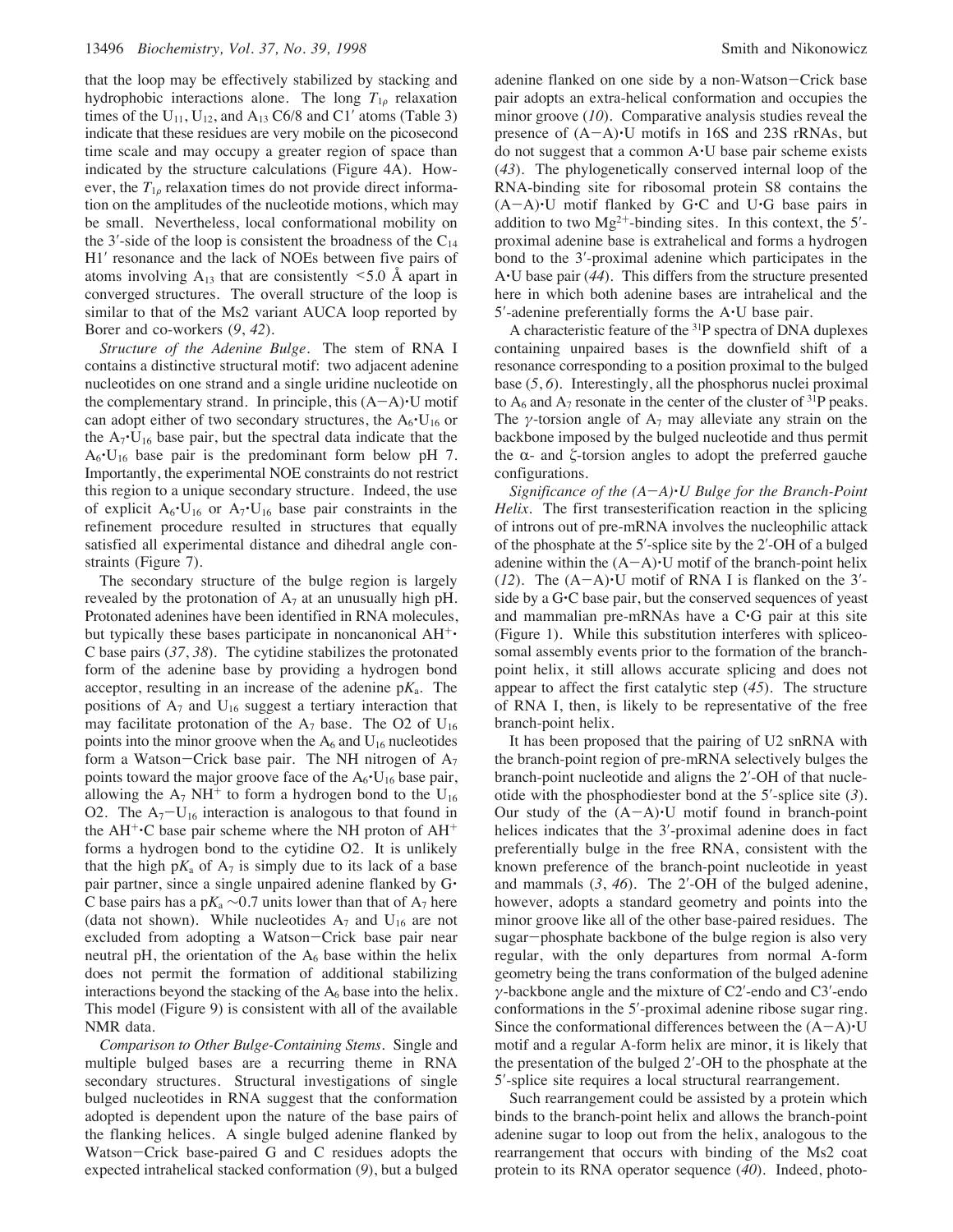chemical cross-link studies have identified proteins that associate with the branch-point helix within the spliceosome (reviewed in ref *47*). This looped out conformation would permit the close approach of the 5′-splice site by extending the 2′-OH away from the negatively charged phosphate backbone of the branch-point helix. Alternatively, the mechanistic similarities between pre-mRNA processing within the spliceosome and the self-splicing of group II introns suggest that rearrangement could be assisted by RNA factors that would allow a more conservative movement, such as destacking of the bulged base out of the helix into the minor groove. Such RNA factors could include the helices formed by the pairing between U6 and U2 snRNA or between U6 snRNA and the 5′-splice site, both of which are close to the branch-point helix in the catalytic core of the spliceosome (*46*).

In yeast, only the 3'-site of the  $(A-A)\cdot U$  motif can be used as a branch-point residue, while in mammals, either site can be used but the 3′-site is preferred (*3*). The existence of protein or RNA factors that assist conformational rearrangement of the branch-point helix could explain these differences, in a manner analogous to the (still poorly understood) way that Ms2 coat protein will only bind bulged adenines at the  $3'$ -site of the  $(A-A)\cdot U$  motif, while GA coat protein can bind bulged adenines at either site but binds the 3′-site with greater affinity (*17*). In this view, the branchpoint helix selects the branch-point residue by bulging it in the free RNA and thus predisposing it to the protein- or RNA-assisted conformational rearrangements likely to be required for the first catalytic step of splicing.

*Significance of the Structure of RNA I for the Ms2 Protein*-*RNA Complex.* Comparison of the free and proteinbound structures of the Ms2 AUUA tetraloop reveals that significant conformational rearrangement must take place upon binding. In the crystal structure of the capsid-RNA complex, the base of  $A_{13}$  points out of the helix into the coat protein,  $U_{12}$  stacks on top of  $A_{10}$ , and  $U_{11}$  lies in the minor groove (*40*). This bound conformation requires that the base that stacks on  $A_{10}$  switch from  $U_{11}$  in the free RNA to  $U_{12}$  in the complex, although the position and sugarphosphate backbone geometry of  $A_{10}$  remains largely unperturbed. In both the free and protein-bound states, the ribose rings of loop nucleotides  $U_{11}$ ,  $U_{12}$ , and  $A_{13}$  adopt the C2′-endo conformation. The 2′-OH of  $U_{12}$ , the only ribose functional group that participates in a direct hydrogen bond to the protein, is pointed toward the major groove in both the free and bound conformations. The coat protein also recognizes the phosphate backbone in binding and makes direct hydrogen bond contacts to phosphoryl oxygens 5′ to  $A_{10}$ , U<sub>12</sub>, and  $A_{13}$ . The experimentally determined  $\gamma$ -backbone torsion angles of  $U_{12}$ ,  $A_{13}$ , and  $C_{14}$  and the  $\epsilon$ -backbone angle of  $A_{13}$  are different in the free RNA from those observed in the structure of the protein bound RNA. The loop nucleotides that undergo major conformational change, residues  $U_{11}$ ,  $U_{12}$ , and  $A_{13}$ , are also quite mobile on the picosecond time scale, presumably facilitating their structural rearrangement.

The fast dynamics of  $A_6$  and  $A_7$ , however, do not indicate that either base is poised to loop out of the helix. In addition, the functional groups of the loop nucleotides that form direct protein contacts are exposed in the free RNA while those of  $A<sub>6</sub>$  or  $A<sub>7</sub>$  that would form direct protein contacts are buried

deep in the major groove (Figure 6). Protonation of  $A_7$ would be expected to inhibit complex formation by stabilizing the  $A_7-U_{16}$  interaction and preventing specific proteinbase contacts, but the effect of pH on the affinity of GA coat protein-RNA binding is small-a factor of 4 less at pH 5 than at pH 7 (*17*). These observations suggest that the first step of complex formation is recognition and conformational rearrangement of the hairpin loop. The process of rearrangement in the loop or the structure of the bound loop itself may then destabilize the stem and initiate destacking of the bulged adenine. This mechanism is supported by the observation that the poorly ordered AAAA four nucleotide loop native to phage GA destabilizes the upper portion of the hairpin stem (E. DeJong, and E.P.N., unpublished data). Thus, the 3′-proximal bulged adenine is predisposed to protein-induced conformational rearrangement and is therefore likely to be preferentially associated with phage GA coat protein.

## **CONCLUSIONS**

Our study of the RNA secondary structure motif  $(A-A)$ <sup>\*</sup> U indicates that the 3′-proximal adenine preferentially bulges, predisposing it to structural rearrangement important for the motif's diverse functional roles in splicing of pre-mRNA and the binding of phage GA coat protein. Although the conformation of the branch-point helix in the catalytically active spliceosome is not known, the sugar-phosphate backbone geometry of the free helix is largely regular and the branch-point adenine 2′-OH group does not appear uniquely positioned to carrying out the splicing reaction. The 2′-OH group could be presented for attack at the 5′-splice site phosphate by protein- or RNA-mediated destacking of the bulged adenine. Similarly, the formation of a phage GA coat protein-RNA complex is also expected to require a conformational rearrangement where the unpaired adenine loops out from the helix. The fast dynamic properties of the loop nucleotides that change conformation upon coat protein binding indicate that these residues are less stabilized by hydrophobic stacking or hydrogen bonds in the free RNA than are the nucleotides of the  $(A-A)\cdot U$  motif, which appear to be more rigid. Thus, the first step of complex formation is likely to be rearrangement of the loop nucleotides, which then destabilizes the stem and induces the bulged adenine to loop out. The 3′ proximal adenine requires the disruption of no more than one hydrogen bond to loop out of the helix and, thus, should be the adenine favored to interact with the GA coat protein.

### **ACKNOWLEDGMENT**

We thank M. Michnicka for preparation of the T7 RNA polymerase and synthesis of the labeled oligoribonucleotides, Dr. D. G. Gorenstein for providing access to the Magnetic Resonance Facility at UTMB in Galveston in order to perform the  ${}^{1}H - {}^{13}C, {}^{31}P$  triple resonance experiments, and Dr. O. C. Uhlenbeck for providing the plasmid construct for the V75E;A81G Ms2 coat protein variant. We also thank E. DeJong for helpful discussions and critical reading of the manuscript.

#### **SUPPORTING INFORMATION AVAILABLE**

Experimental NMR acquisition and processing parameters, chemical shifts of the  ${}^{1}H$ ,  ${}^{13}C$ ,  ${}^{15}N$ , and  ${}^{31}P$  resonances and